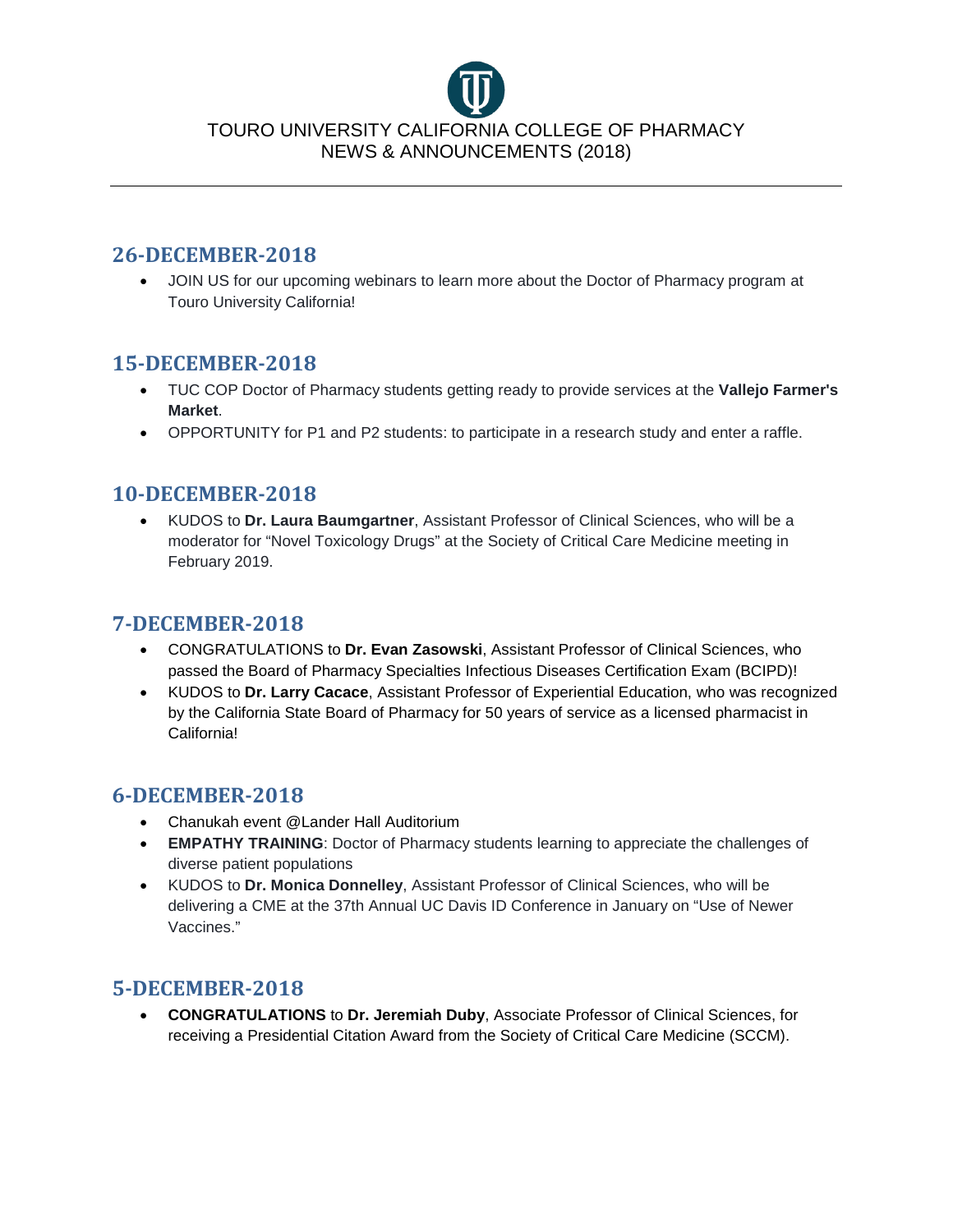#### **3-DECEMBER-2018**

- KUDOS to a few of our P4 students, **George Mikhail, Kamalpreet Sahota**, and **Jimin Lee**, in front of their posters at the ASHP Midyear meeting in Anaheim today!
- **CLOTHING DRIVE**: Thank you to everyone who contributed to the Clothing Drive. Over 100 pounds of clothing, food, pet supplies, and small household appliances were collected. All donations were donated to Faith Food Fridays on November 30th. This event was a collaboration between IPhO, AAPS and CSHP, and will become an annual event .
- Join the Touro Community as we launch **PROJECT GRATITUDE –**
	- o *Dear Students, Faculty & Staff, Following Thanksgiving and as we enter the holiday season, gratitude is on our mind. With the spirit and lesson of the upcoming holiday of Hanukkah where each night we add a light to the menorah for eight nights, we are reminded of the words of the Sages, "A little light goes a long way and one good deed*  has a ripple effect." We light the Hanukkah candles as dusk is falling. Perched in the *doorway, they serve as a beacon for the darkening streets. No matter how dark or gloomy it may seem, a candle can transform the darkness itself into light, a kind word and a selfless act can change a life. We wish to take those sentiments and add it to the everyday at Touro and beyond, to be thankful about the little things we are grateful for everyday as individuals and a community. We would like for there to be a daily moment of being grateful, not only when it is in season. At Touro, we would like to extend this and continue with a gratitude campaign where everyone is welcome to participate. You will soon see Words of Gratitude boards around campus in all the buildings. We encourage you to write what you are grateful for and post them to the board. However, gratitude does not need to stop there. Complete Random Acts of Kindness and support those in your community and an individual you might not even know. Your one-act of kindness will have a ripple effect and continue to spread. As John F. Kennedy once said, "As we express our gratitude, we must never forget that the highest appreciation is not to utter words but to live by them." I would like to express my gratitude for Provost Dr. Sarah Sweitzer, who took personal time over the Thanksgiving holiday to make the Words of Gratitude boards as well as Leah Barat for her dedicated support to the Rabbi's office. Additionally, thank you to all at TUC for perpetuating an environment of respect, unity, and community. - Rabbi Elchonon Tenenbaum*

# **29-NOVEMBER-2018**

- TUC COP students sharing insights and tips with at the University of California Berkeley
- **CONGRATULATIONS** to **Dr. David Evans**, Professor of Biological Sciences, for being awarded an NIH grant, "Contact lens wear, bacteria, and corneal homeostasis," together with his University of California Berkeley colleague, Dr. Suzanne Fleiszig, Professor of Optometry and Vision Sciences.

# **28-NOVEMBER-2018**

- **Residency Round Table** presented by ACCP and CSHP. Wednesday, 11/28/2018. 4:30- 7:30pm. Farragut Inn.
- **THERAPY DOGS VISITING THIS FRIDAY:** Please join ACCP this Friday, November 30th from 11:00 AM to 12:00 PM noon in the Lander Hall Gym **for PAWS from Studying. Loving Animals**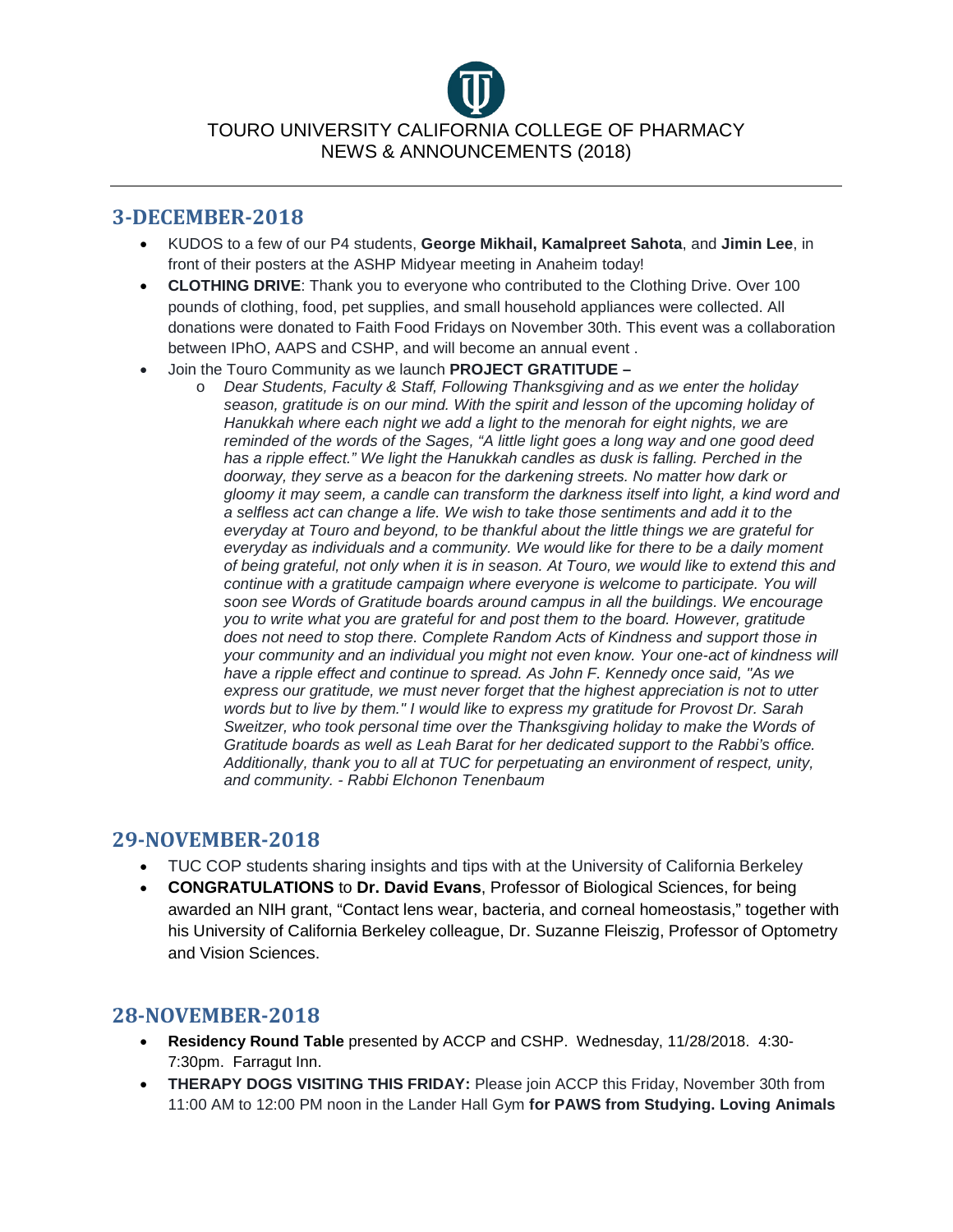**Providing Smiles (LAPS)** will be bringing 7 therapy dogs to campus to help students de-stress before exams and end-of-the-semester activities. These are some of the pups that will be joining us Friday!

# **27-NOVEMBER-2018**

- **CONGRATULATIONS to Dr. Emily Chan**, Assistant Professor of Clinical Sciences, for being appointed to the ACCP Educational Affairs Committee.
- KUDOS **to Dr. David Evans**, Professor of Biological Sciences, and his colleagues, for their paper, "A novel murine model for contact lens wear reveals clandestine IL-1R dependent corneal parainflammation and susceptibility to microbial keratitis upon inoculation with Pseudomonas aeruginosa," which was published in the Ocular Surface Journal.
- KUDOS to **Dr. Laura Baumgartner**, Assisant Professor of Clinical Sciences, and her colleagues, for their paper, "Reduced versus conventional dose insulin for hyperalkemia treatment," which was published in the Journal of Pharmacy Practice.

# **26-NOVEMBER-2018**

• **CONGRATULATIONS** to **Dr. Monica Donnelley**, Assistant Professor of Clinical Sciences, who passed the Board of Pharmacy Specialties Infectious Diseases Certification Exam (BCIPD)!

# **15-NOVEMBER-2018**

- **CAMPUS CLOSURE ON FRIDAY**, NOVEMBER 16:
	- o *Air quality conditions caused by smoke from the Camp Fire are predicted to worsen over the next 24 hours and reach hazardous levels. Current air quality conditions at TUC warrant that there should be no TUC sponsored outdoor activities this evening, Thursday November 15, 2018. All evening classes, including online classes, and indoor activities, will continue tonight Thursday November 15, 2018. TUC will close all campus buildings, including the library, at 9:30 pm Thursday November 15. The TUC Campus will remain closed tomorrow (Friday, November 16, 2018) with no classes held on campus and all administrative offices will be closed. Individual employees have been notified as to their required attendance on campus tomorrow. If you are unsure as to whether or not your presence is required, please contact your supervisor. For those students who will not be on campus, please be on the lookout for email communications from your faculty regarding any homework and make up requirements. While the region is under hazardous air quality the CA State Air Quality Index recommends citizens to not participate in outdoor activities and to avoid any prolonged, moderate, or vigorous indoor activity. TUC appreciates everyone's understanding, and wishes a safe weekend to all.*
- **DSHP/TOURO DIABETES OUTREACH**: TUC COP Doctor of Pharmacy students provided 40 cholesterol screens, 30 flu shots, and 96 blood pressure and blood glucose screens at this weekend's community event.
- **OPEN HOUSE OPPORTUNITY at Kaiser Napa Solano**. TUC COP alumni, Heidi Israel, Class of 2018, is currently a PGY1 resident there!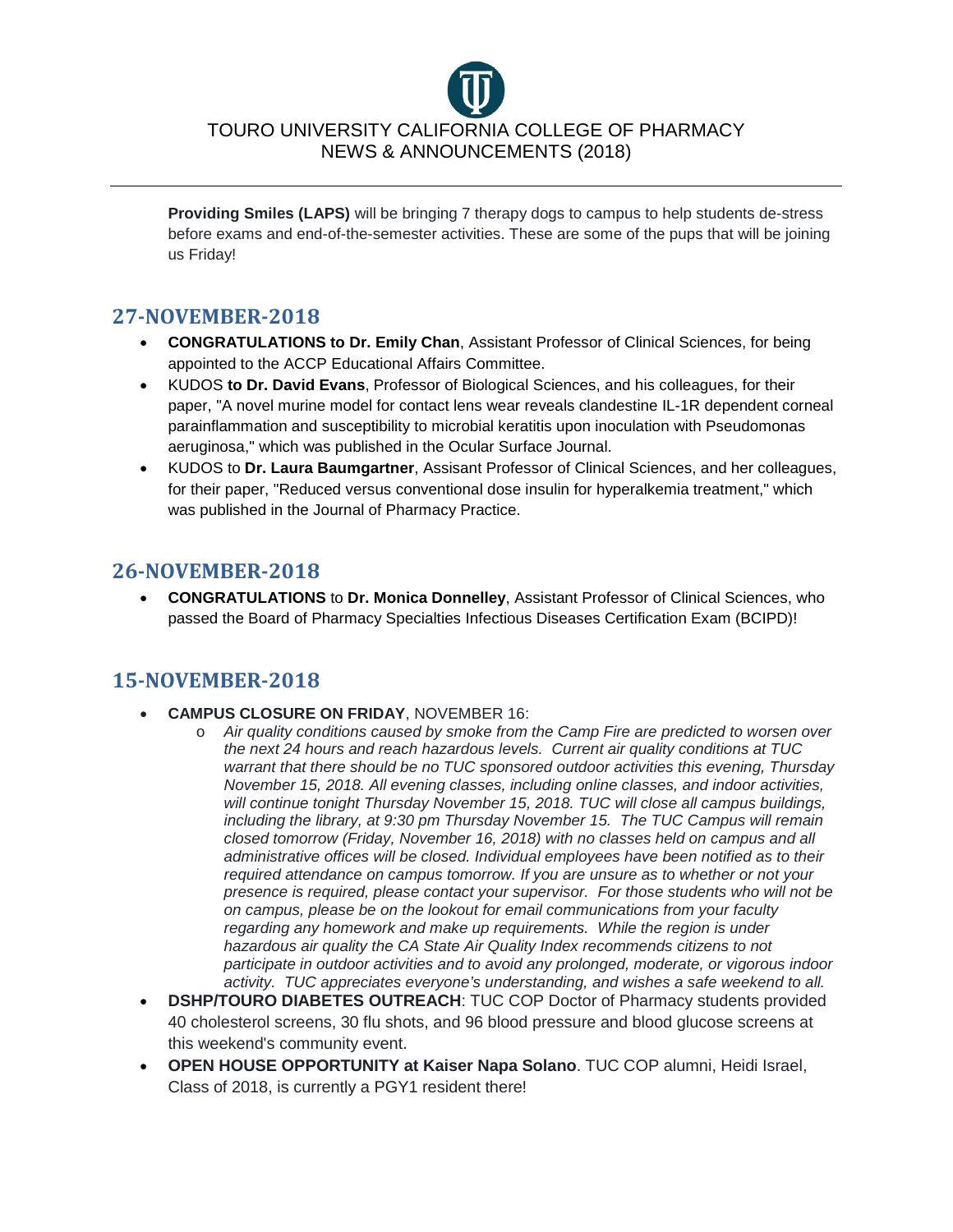#### **14-NOVEMBER-2018**

- **WEBINAR at Noon today**: Learn more about the 2+2 program by meeting faculty and students, including Dr. Felix Tsui and Alex Barney. Hosted by Mr. Tony Williams
- **FOLLOW PHARMACY ON INSTAGRAM**: A few of our P3s have created a new Pharmacy Instagram page: pharm\_dose

[https://www.instagram.com/pharm\\_dose/](https://www.instagram.com/pharm_dose/?fbclid=IwAR0BWdU2PbkqWQYx86LsRsFFbdF8M-AsVOwI7w9hjOvspYqQsD0LrnuAits)

*There are many different outlets for keeping up to date with new and existing information. They decided to use Instagram as a platform to continually inform students, healthcare professionals, and the general public on pharmacy related topics. They will be making posts daily including, but not limited to, novel drug therapies, OTC recommendations, topic discussions, and other health related topics. Make sure to like and follow the page and let your friends know as well!*

- **SUPPORT COP STUDENT HELP HER COMMUNITY RECOVER FROM THE FIRES: TUC COP** student Alex Barney grew up in Chico, CA and is a Chico State alumni. She is grateful that her family is safe, but receives daily updates from her parents about the dire situation in Chico and surrounding communities in the wake of the Camp Fire. There are thousands of displaced families and many of the makeshift shelters are no longer accepting people, so families are camping on the streets and in their cars. Understanding that many people are looking for a way to support these communities, she will be serving as a point of contact for spearheading a Donation Collection Campaign. There is a box located in the P2 classroom (Lander Hall 170) collecting donations that will be brought to Chico. Two shelters in Chico were contacted, and they shared the items in highest demand. (see flyer). Additionally, gift cards are a highly efficient source of support as it affords families the opportunity to buy exactly what they need.
- Many faculty members have shared that cash donations are easier than buying items or gift cards. If you feel compelled to donate, cash donations and electronic donations can be made at the Venmo address @Alexandria-barney. All cash donations will be converted to gift cards and brought to Chico with the donated items. In summary: 3 ways to donate- 1. Purchase items on the list-deliver to LH170; 2. Purchase gift cards and deliver them to Alex; 3. Cash donations may be delivered directly to Alex in person or via Venmo @Alexandria-barney; From Alex: Thank you so much for your thoughts, prayers and support. I have always felt loved and supported by my Touro Pharmily and I am happy to extend that love to my hometown of Chico.

# **13-NOVEMBER-2018**

- KUDOS to **Dr. Eric Ip**, Professor and Chair of Clinical Sciences, and his colleagues, for their paper, "Difference in Career Satisfaction, Work life Balance, and Stress by Gender in a National Survey of Pharmacy Faculty, " which was accepted for publication by the Journal of Pharmacy Practice.
- **NAVIGATING NATURAL DISASTERS**: The health and wellness of our campus community remains a high priority as the wildfires in California have continued to burn and to impact communities across the state. We recognize that our TUC community is both directly and indirectly impacted by the ongoing fires. This is a reminder to our students, staff and faculty that TUC is here for you as you may be impacted by the ongoing fires. If you are a student, please reach out to your academic program leadership if you are affected by the fires. If you are a staff or faculty member, please reach out to your supervisor is you are affected by the fires. As a community, we are here to help. For members of our TUC community or with family and friends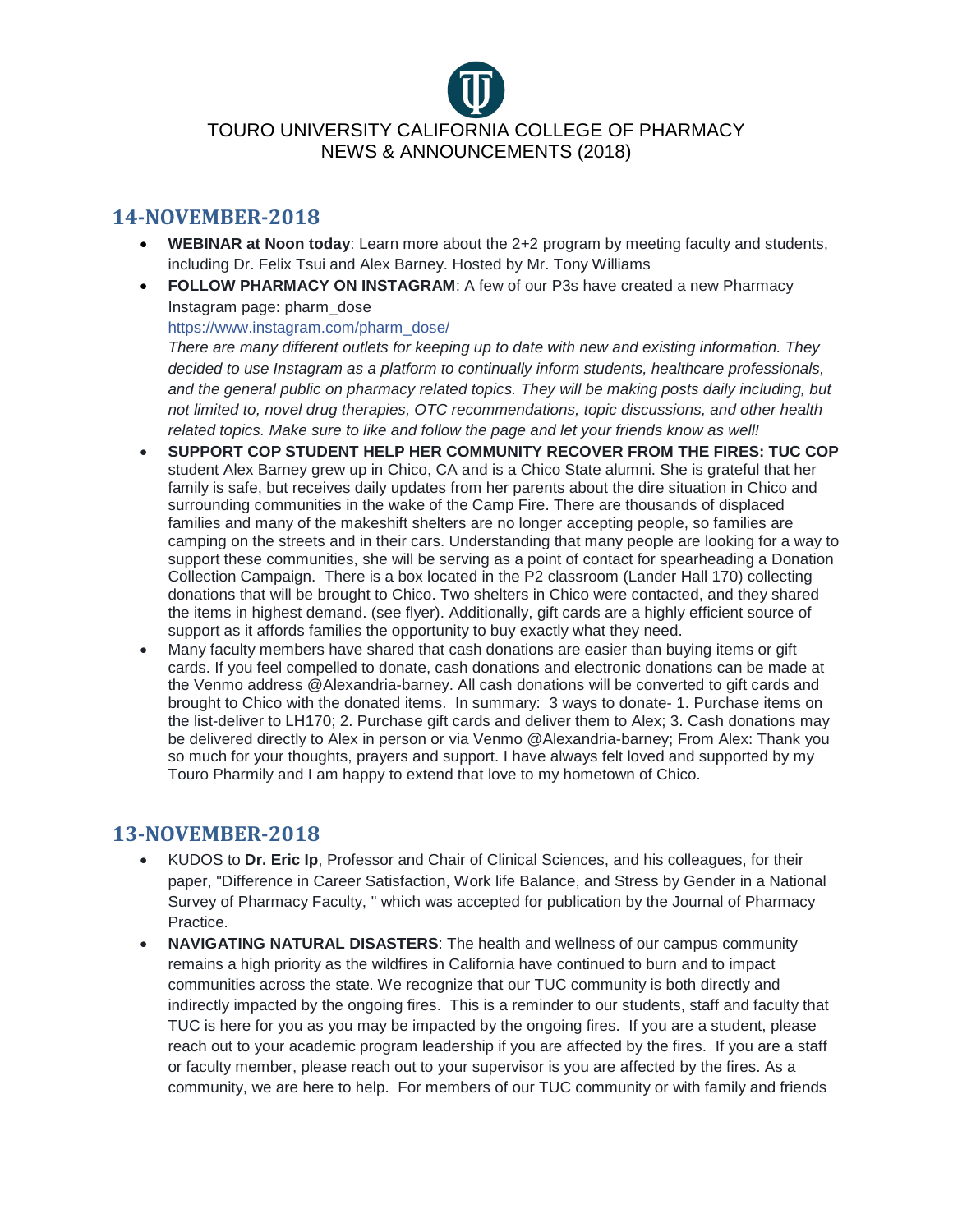directly impacted by the wildfires, advice on how to stay safe during and after a wildfire can be found at [https://www.ready.gov/wildfires.](https://l.facebook.com/l.php?u=https%3A%2F%2Fwww.ready.gov%2Fwildfires%3Ffbclid%3DIwAR04F552ohLUkceqj7NsJORWAHoof7tf63hrYvUfTQmjoNX3fAZPNxs8Jas&h=AT3ZVVHvV6Cjt5zd9CIRIF0RnvtcL--z-r4DSk8vNjV7pFPRtwwVeLrlH77-jzbIdxmeWbwDnYgQcKiFwBGaGAJLFdNbh4-A1PkWLygBo4pl7cD2U6TIhKzYF0gxxslgicaNwllRGhtzg9SZgt88SnlNvm23bEaSLhn5EKjrmYc)

• **WORLD DIABETES DAY: WEAR BLUE TOMORROW.** Increase your awareness from noon-1PM on November 14 in the gym and MOBEC. Did you know that 55% of Californian adults have diabetes or predicates? Most people do not know they they have it? Are you at risk? Come find out! As part of World Diabetes Day the DREAM team, MOBEC and Interprofessional Collaboration for Diabetes Outreach are hosting an event on campus. Come get screened for diabetes, learn about ways to prevent or control diabetes, come visit MOBEC. Come to the gym for games, food and lots of great information.

#### **12-NOVEMBER-2018**

- TUC Doctor of Pharmacy students serving the community in American Canyon
- KUDOS to **Dr. Monica Donnelley**, Assistant Professor of Clinical Sciences, and her colleagues, for their paper, "Tolerability of Long-Term Fluconazole Therapy," which was accepted for publication in the Journal of Antimicrobial Chemotherapy.

### **9-NOVEMBER-2018**

- KUDOS to **Dr. Laura Baumgartner**, Assistant Professor of Clinical Sciences, and her colleagues, for their paper, "The Efficacy and Safety of an RN-Driven Ketamine Protocol for Adjunctive Analgesia During Burn Wound Care," which was published in the American Journal of Nursing.
- KUDOS to **Dr. David Evans**, Professor of Biological Sciences, and his colleagues, for their paper, "Impact of topical corticosteroid pretreatment on susceptibility of the injured murine cornea to Pseudomonas aeruginoasa colonization and infection," which was published in Experimental Eye Research.

#### **8-NOVEMBER-2018**

• KUDOS to **Dr. Nathalie Bergeron**, Professor and Chair of Biological and Pharmaceutical Sciences, and her colleagues for their paper, "Impact of chronic dietary red meat, white meat or non-meat protein on trimethylamine N-oxide metabolism and renal excretion in healthy men and women," which was accepted for publication in the European Heart Journal.

# **7-NOVEMBER-2018**

• **UC DAVIS**: Join us for our upcoming webinars to meet the faculty during the month of November

# **4-NOVEMBER-2018**

• **TUC DIABETES CONFERENCE**: Nice to see a great turnout at the diabetes conference.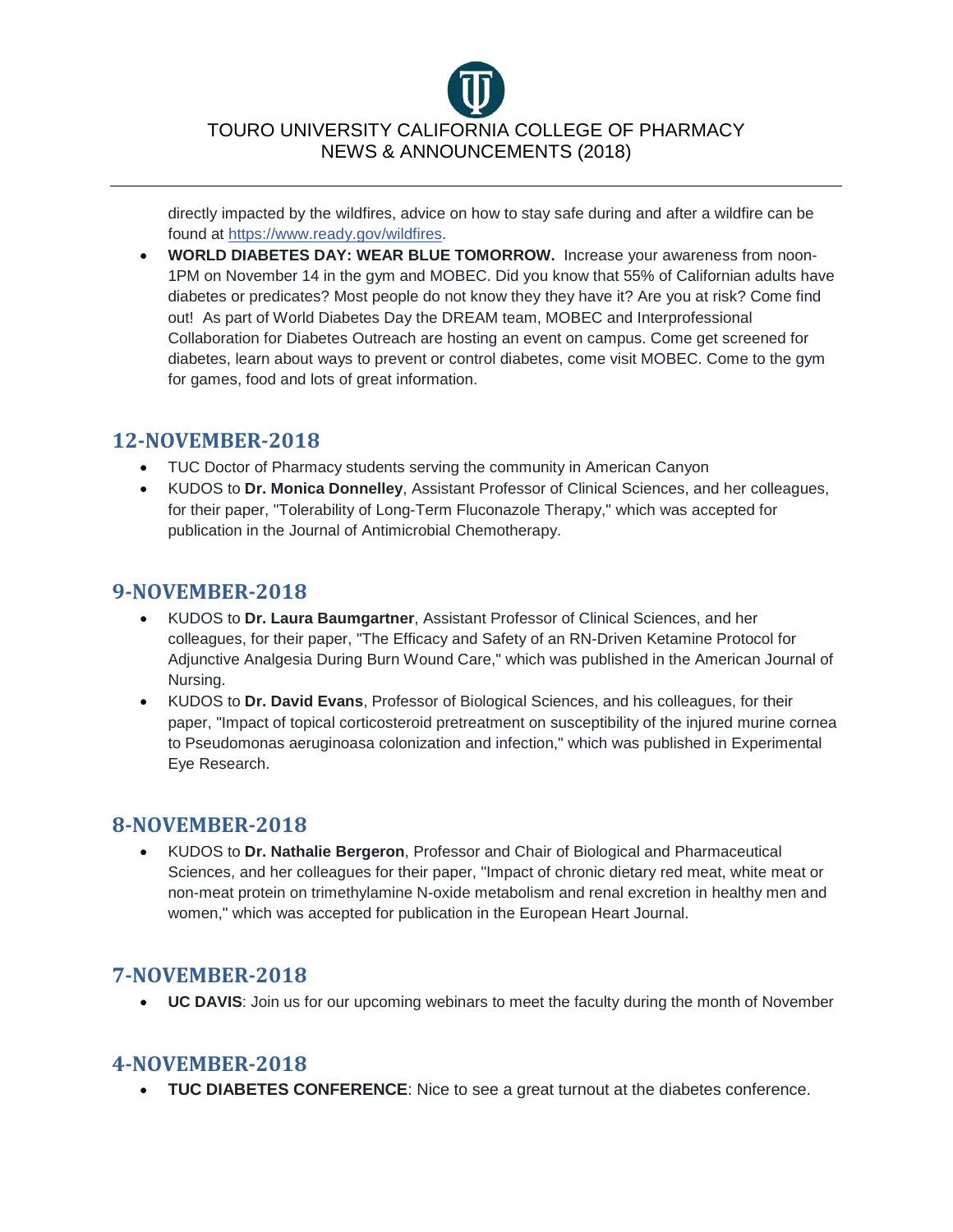#### **2-NOVEMBER-2018**

• Join **Tony Williams** and friends for Informational Webinars about our programs througout the month of November

# **1-NOVEMBER-2018**

- **RESTORING HEALTH AND CONFIDENCE: Jessica Poquiz, PharmD, COP Class of 2009 …** 
	- o *Born and raised in the Bay Area, Jessica Poquiz, PharmD, first fell in love with ambulatory while on rotation. "You can really see the outcomes," said Dr. Poquiz. "You're with that patient through different time points, and you see their improvement. I'm glad that Touro allowed us to have two years of rotations to see all the possibilities of being a pharmacist. Beyond the counter, I was exposed to all aspects of pharmacist work. I definitely thank Touro for that." An ambulatory care clinical pharmacist and alumna of the first graduating class from the College of Pharmacy, Dr. Poquiz reviews the medical history and conditions of patients from throughout Northern California, beginning and monitoring the most efficacious, safe, and cost-effective psoriasis therapy for them. Some patients have as much as 90% of their body covered by psoriasis or have debilitating psoriatic arthritis. Dr. Poquiz narrows in on to the right course of treatment by applying stepwise therapy. Starting with treatments like photo therapy before going to injectibles can be both cost-saving and avoid the burden of adverse side effects. "We've seen a lot of our patients become clear or almost fully clear," said Dr. Poquiz. "For many, psoriasis has severely affected their lives. They see their self-confidence and quality of life improve so they can go back to work." Her passion for care also inspired her to start her own business to help people with the most common skin care concerns, from acne to aging. Operating free from a storefront online, Dr. Poquiz is happy to see the business take off.*

#### **1-NOVEMBER-2018**

#### • **PHARMACY FACE TO FACE: Puja Khana, PharmD, COP Class of 2009**

o *Puja Khana, PharmD, wasn't always set on becoming a pharmacist. In high school, she thought she wanted to be a physical therapist instead. But after volunteering in the field, something didn't connect. Then tragedy struck her family with the sudden death of her sister in a car accident. Devastated, Dr. Khana put her career plans completely on hold. "During that time, my uncle was a pharmacist at Rite Aid, and he invited me to work there as a clerk," she explained. "I enjoyed it and became a pharmacy technician before finishing my remaining requirements to apply for pharmacy school." Today, Dr. Khana owns her own independent pharmacy in Roseville, Remedy RX Pharmacy and Compounding , which she opened in 2013. "I've gotten to the point where I know a lot of the patients who walk in my door," said Dr. Khana. "We talk about their recent vacations or their kids. It's always so exciting to catch up with somebody whom I haven't seen in a month." Patients can receive their prescriptions with their doses separated into daily amounts. Providing this extra step aims to keep patients at care homes or those with multiple medications out of the hospital when they lose or forget their medication. Dr. Khana also specializes in nonsterile compounding, which includes the development of creams, ointments, gels, capsules, and troches. This level of care allows her to provide bioidentical hormone replacement therapy (BHRT) as well as many veterinary and dermatological treatments. She has also found that creams for pain relief have become more frequently prescribed in the wake of the recent opioid crisis. "I really fell in love with*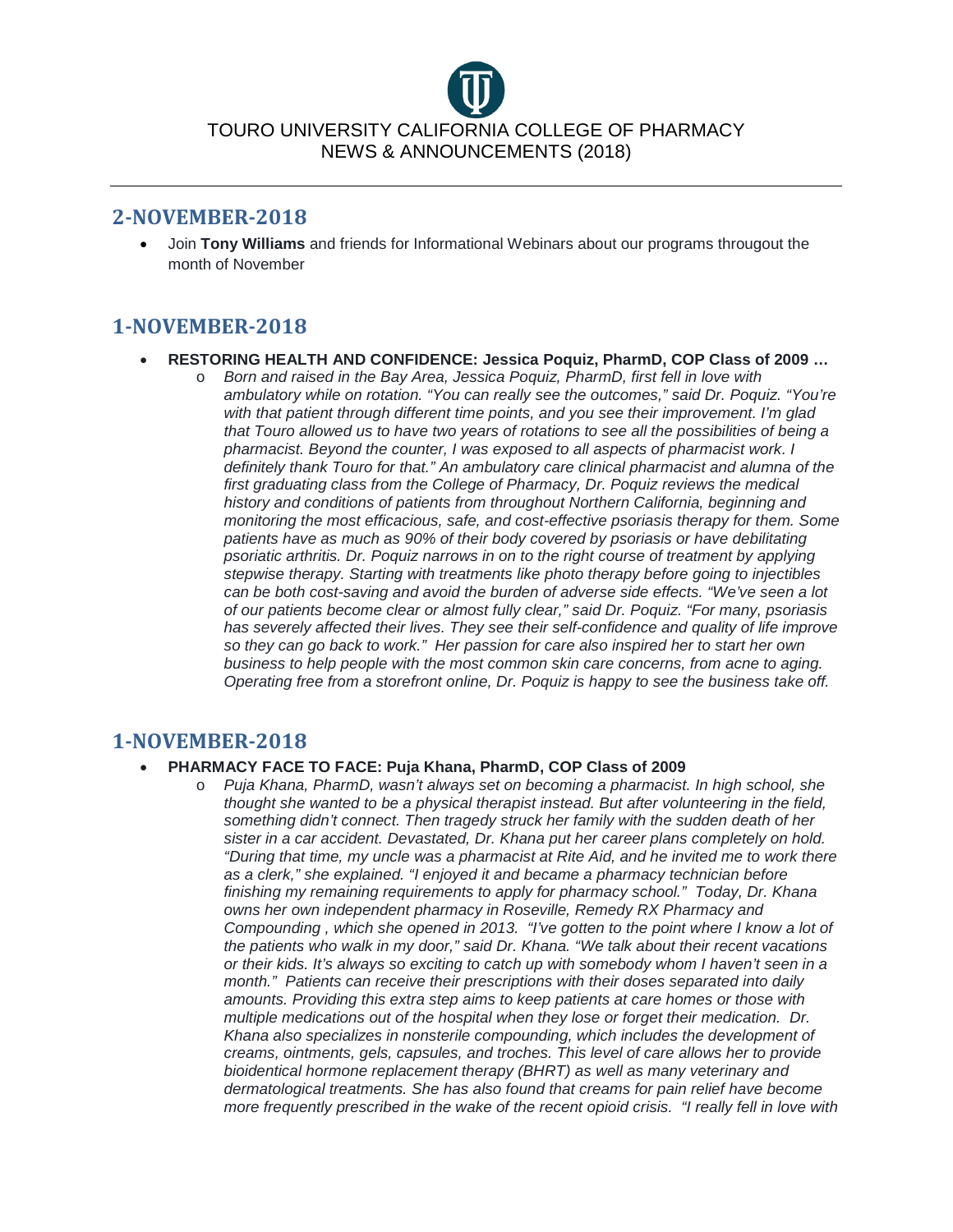*the compounding sector," said Dr. Khana. "I wanted to be able to make medications, and what we have isn't readily available in the area. I wanted to be able to give that back to the community." Now almost a decade after graduating in TUC's first class of pharmacy, Dr. Khana's younger sister is applying to pharmacy programs too. Recently, they came back to visit the campus. "It's really grown a lot, like with the new library," Dr. Khana reflected. "It's amazing to see the improvements that Touro has made."*

- **AMERICAN PHARMACISTS MONTH**: As October comes to a close, we look back fondly on many special memories as we celebrated THE PHARMACIST.
- **AMERICAN PHARMACISTS MONTH**: A big thank you to Senator Bill Dodd and Assemblymember Tim Grayson for recognizing the many contirbutions of pharmacists to society, and to Tom Bartee for helping us celebrate this special month by presenting a certificate of recognition!
- **WOMEN PHARMACIST DAY**: A big thank you to Supervisor MONICA BROWN, District 2, from the Solano County Board of Supervisors for helping us celebrate the advances and achievements of women pharmacists during American Pharmacists Month. Kudos also to the women pharmacists and pharmacy students who are also moms for all of their contributions to the profession, their families, and the communities we serve!

# **28-OCTOBER-2018**

- **DIA DE LOS MUERTOS PRE-HEALTH CONFERENCE**: It was nice catching up with TUC COP alumni **Dr. Diana DeVore**, who was speaking on behalf of pharmacy at Stanford University.
- From **Shelley Berkley, CEO and Senior Provost**, Touro Western Division:
	- o *A horrific tragedy occurred yesterday during morning services at the Tree of Life Synagogue in Pittsburgh, Pennsylvania. Eleven people were senselessly killed and many more wounded by an unbridled anti-Semitic attack. Our thoughts and prayers go out to the families who lost loved ones, to those who were injured, and to the entire synagogue community for the pain and suffering they have experienced due to the actions of an individual filled with hate and prejudice. As a Jewish institution, Touro is taking every possible precaution to ensure the safety and security of our campus community. Although we have no reason to believe the Touro campus is in any danger, we have taken measures to increase campus security and are working with the Solano County Sheriff Department and the Vallejo Police Department to ensure our campus is safe and secure. We remind you to report any suspicious activity immediately to campus security (707- 638-5804) and be vigilant of your surroundings at all times. It is my hope that this senseless act of hatred and violence begins to bring us all together in an effort to heal the riffs that have become evident over the last few years. There is no place for this behavior in our great country. Let us work together to tone down the rhetoric, open our hearts to each other, understand our differences, and celebrate our strengths.*

#### **28-OCTOBER-2018**

• **Pharmily Picnic Day**. Education/Games/Dessert. You and your family are invited to bring a blanket and picnic lunch to our campus for a fun filled afternoon.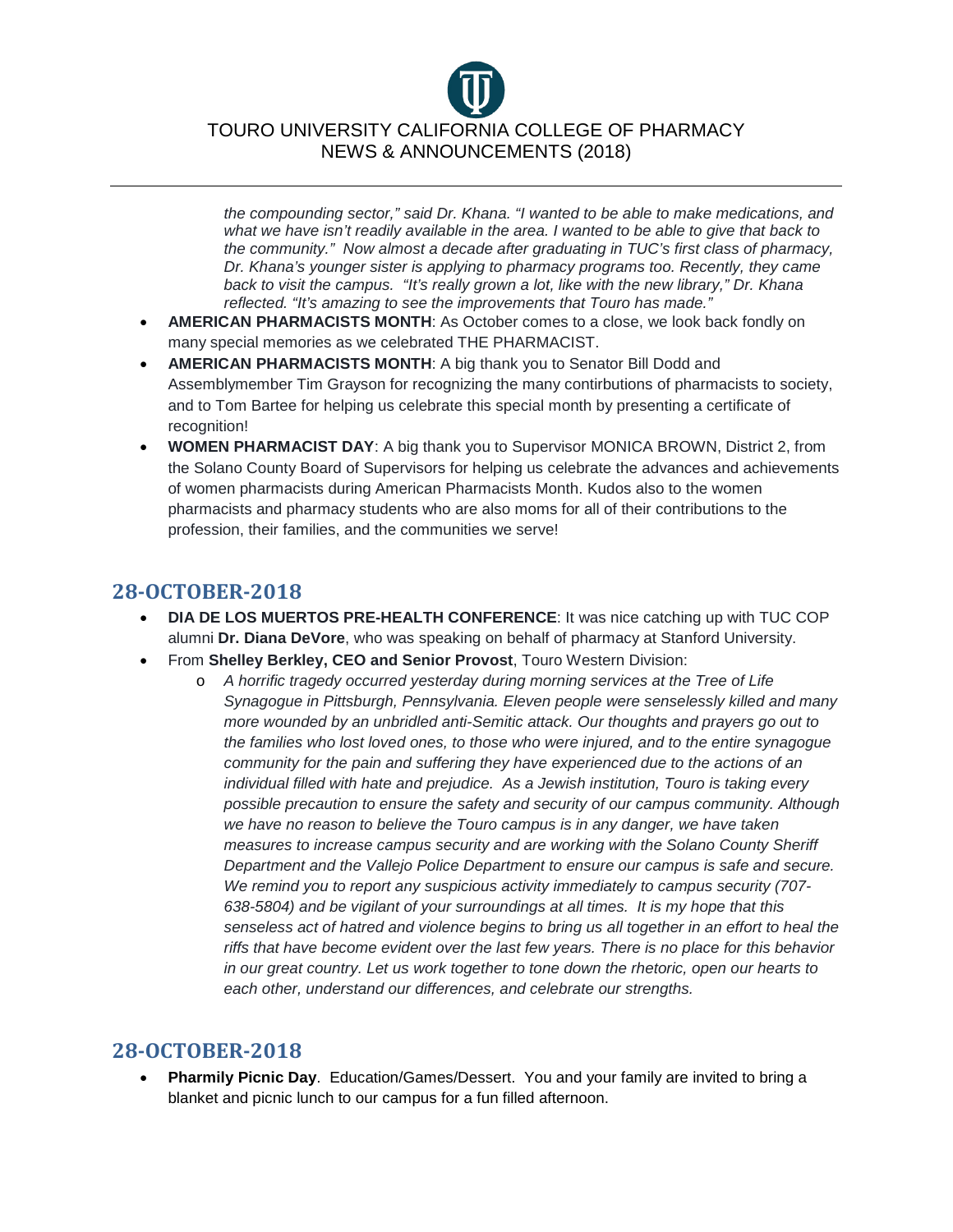#### **26-OCTOBER-2018**

• Our **Chinese Student Pharmacist Association (CSPA)** helped members of San Francisco's Chinatown learn more about their medications and how best to adhere to them. Our students will be hosting pharmacy related games and activities for kids of all ages. Farragut Inn Lawn, 1750 Club Drive, Vallejo, CA

### **22-OCTOBER-2018**

• **TUC Voter Registration Drive**

# **19-OCTOBER-2018**

• **Fall 2018 Open House**. Preview and experience Touro University California. 10AM to 4PM. Info sessions and campus tours. At Farragut Inn, 1750 Club Drive, Vallejo (Mare Island), California. Meet students, faculty & alumni over refreshments. Questions? Contact **Anthony Williams** [\(anthony.williams@tu.edu\)](mailto:anthony.williams@tu.edu?subject=Fall%202018%20Open%20House)

#### **18-OCTOBER-2018**

• **WE ARE IN ATLANTA, GEORGIA:** Visit our booth and learn more about our innovative 2+2 Doctor of Pharmacy program at the Morehouse, Spellman, Clark University Graduate Fair!

# **17-OCTOBER-2018**

• **ACCP/SNPhAs Blood Glucose and Blood Pressure Workshop**.

# **16-OCTOBER-2018**

- Looking forward to welcoming prospective students to campus on Friday
- **AMCP ROUNDTABLE**: Thank you to all of our experts for providing wonderful insights to our students about careers in managed care and our fearless team of student leaders who organized this event!

# **15-OCTOBER-2018**

- **HARVEST FESTIVAL:** Proudly representing Touro University California College of Pharmacy at the Children's Fairyland Vallejo harvest festival this weekend.
- **UC SANTA CRUZ:** We had a great day sharing information about the Touro University California College of Pharmacy at the Graduate and Professional Schools Fair.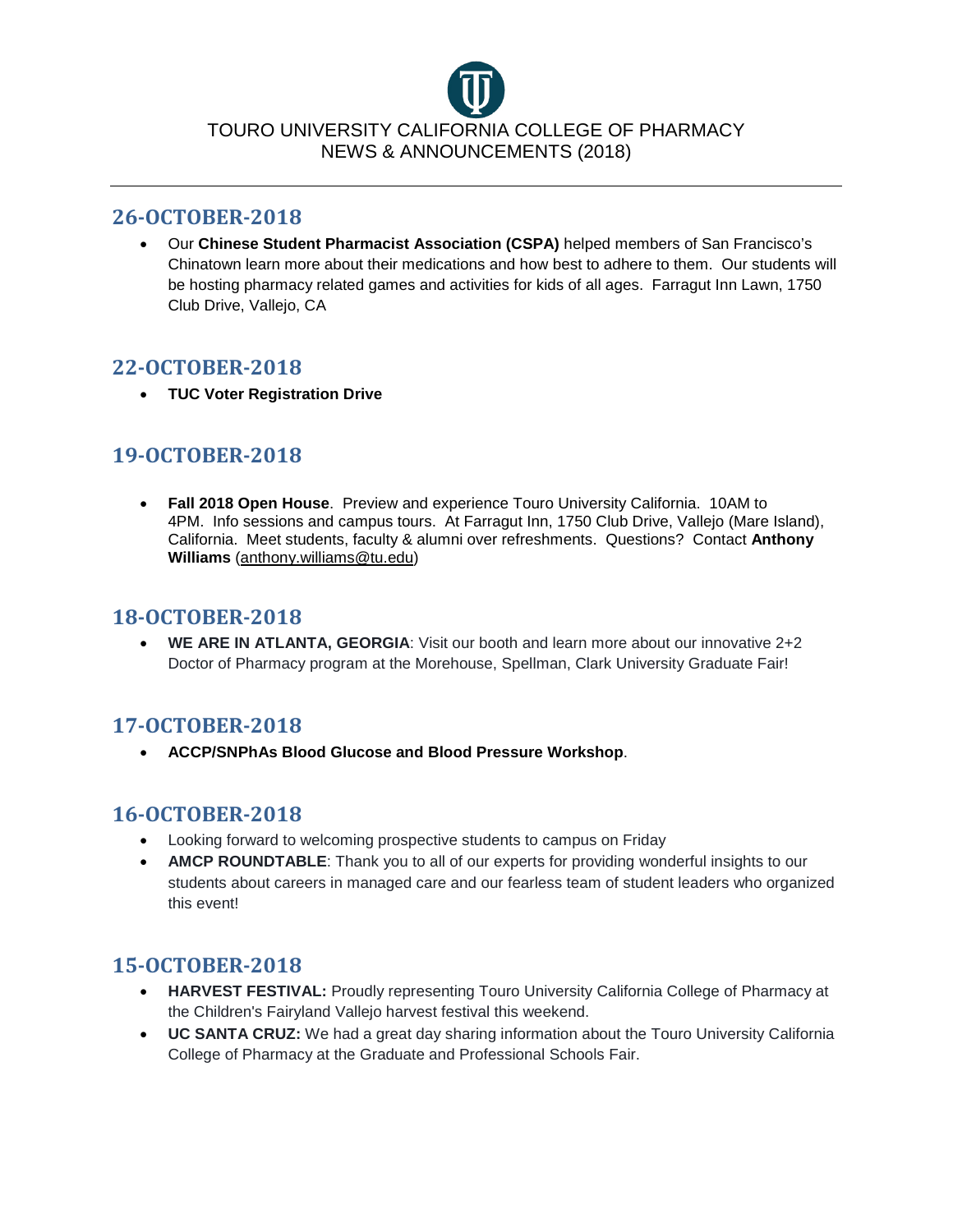

#### **14-OCTOBER-2018**

• The **Poison Prevention Committee** today collaborated with **SNPHA at the Harvest Party at Children's Wonderland in Vallejo!**

# **11-OCTOBER-2018**

• **SAN DIEGO STATE UNIVERSITY**: Learn more about Touro University California's 2+2 Doctor of Pharmacy (PharmD) program. We look forward to seeing you at our table at today's **Graduate School Fair!**

### **10-OCTOBER-2018**

• **P1 Town Hall meeting** with Dean Rae Matsumoto, Dr. Tara Jenkins, Dr. Kali-Rai, Course coordinators and Administrators. Please attend and participate, as your attendance validates your commitment to your education.

#### **9-OCTOBER-2018**

• **CSHP House of Delegates**: Proud to have **Dr. Keith Yoshizuka**, Chair of Social Behavioral Sciences, representing TUC COP as President of the Diablo Chapter.

# **8-OCTOBER-2018**

- Touro students at the Day in the Bay event out in **Alviso Marina County Park** today volunteering with **CSHP-Quatra** division for Blood Pressure Screenings!
- KUDOS to **Dr. Nathalie Bergeron**, Chair and Professor of Biological and Pharmaceutical Sciences, and her colleagues for their paper, "Metagenomic insights into resistant starch degradation by human gut microbiota" which was accepted in Applied and Environmental Microbiology.

# **7-OCTOBER-2018**

- **#RXWritingChallenge** Pharmacy writers are uniting. October 14-27, 2018
- **CSHP RESIDENCY SHOWCASE**: Very proud of the many TUC COP alumni recruiting for their present employers.
- **TUC RESIDENCY PROGRAMS**: It was great meeting people and seeing all of the positive interactions during the residency showcase at CSHP!
- Proud of our **CSHP Quiz Bowl team** who put in a strong effort yesterday!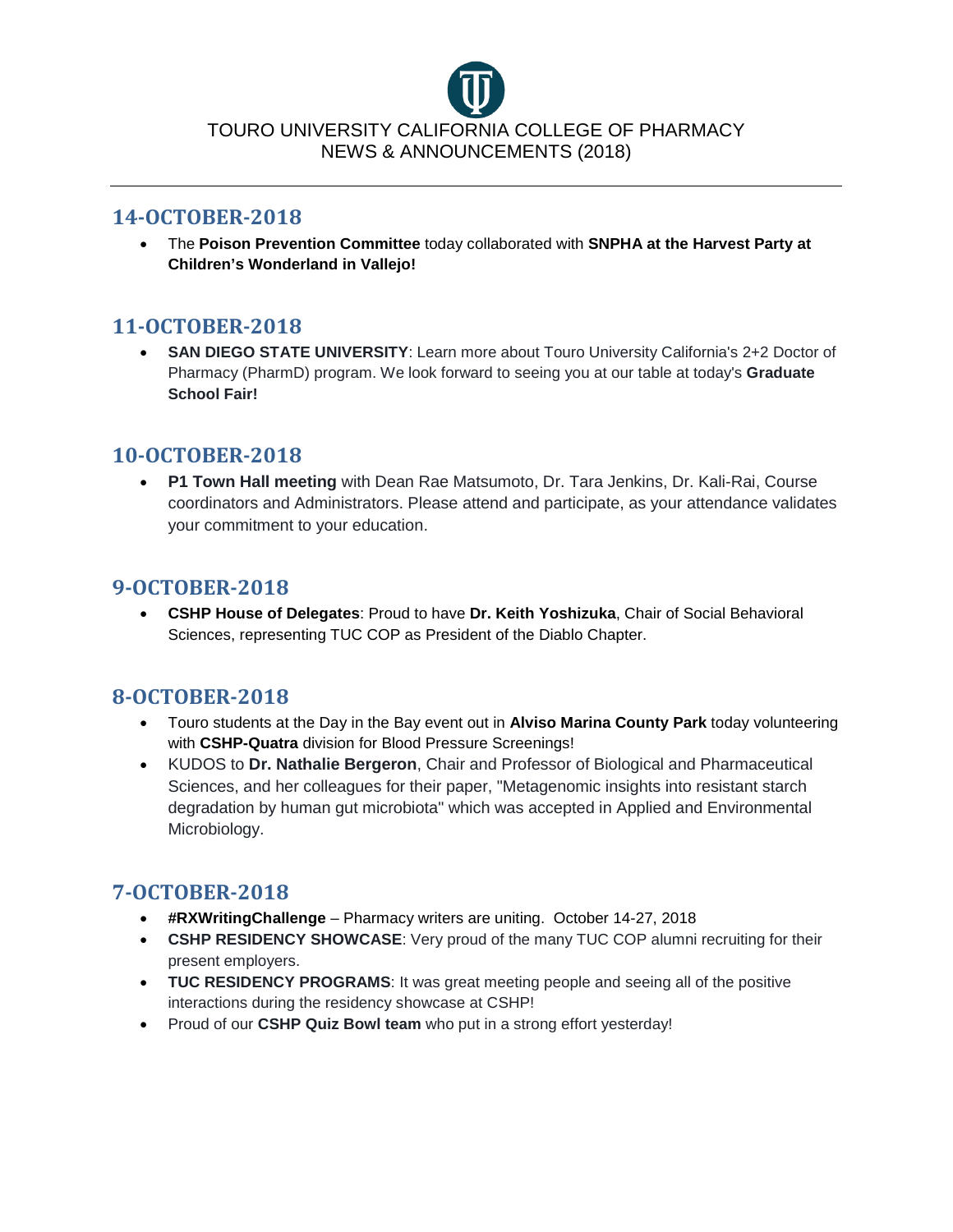

#### **6-OCTOBER-2018**

- So proud of our alumni and faculty!
- **SHARING OUR RESEARCH**: Kudos to our many Doctor of Phamacy students who are sharing their research findings at the annual California Society of Health-System Pharmacists (CSHP) meeting in San Diego!
- **UC DAVIS**: Stop by our table and learn more about the innovative 2+2 Doctor of Pharmacy (PharmD) program at Touro University California!

# **4-OCTOBER-2018**

• **TU CA Demonstration in Solidarity with Survivors & Women**

# **3-OCTOBER-2018**

• **FALL OPEN HOUSE AND MOCK INTERVIEWS** are scheduled for Friday, October 19. Looking forward to welcoming our visitors to campus!

#### **2-OCTOBER-2018**

• **UC MERCED**: Speading the word about Touro University California's innovative 2+2 PharmD program at the Graduate Health Science Fair.

# **1-OCTOBER-2018**

- October is **American Pharmacists Month** and is celebrated in recognition of the valuable service of pharmacists to provide safe, affordable, and beneficial pharmaceutical care services and products to citizens. **#APhM2018**
- **WHY PHARMACY AT TOURO**:
	- o *Every single student at TUC COP came to this school to become a pharmacist, but many students, from different backgrounds, have their own reasons for joining the profession. A few months ago, Jessica Le intervewed one of the former second year students to get her reasons for choosing pharmacy. Cynthia, a P3, said, "Becoming a pharmacist is important to me because several of my loved ones require drug therapy. About every five years or so, someone I care for receives a cancer diagnosis and undergoes chemotherapy. Recently, my childhood friend passed away due to complications of her aggressive brain tumor. Although physicians prescribe the medication, it is ultimately the pharmacist that throughly inspects each one for safety and efficacy before dispensing them. I am in pharmacy because I understand the profound effect medicine has on prolonging life. I want to ensure that therapy regimens are optimized so patients are given more time with the people that matter." While a career in pharmacy might not seem like much for certain individuals, becoming a pharmacist is a life-long dream to many at this school.*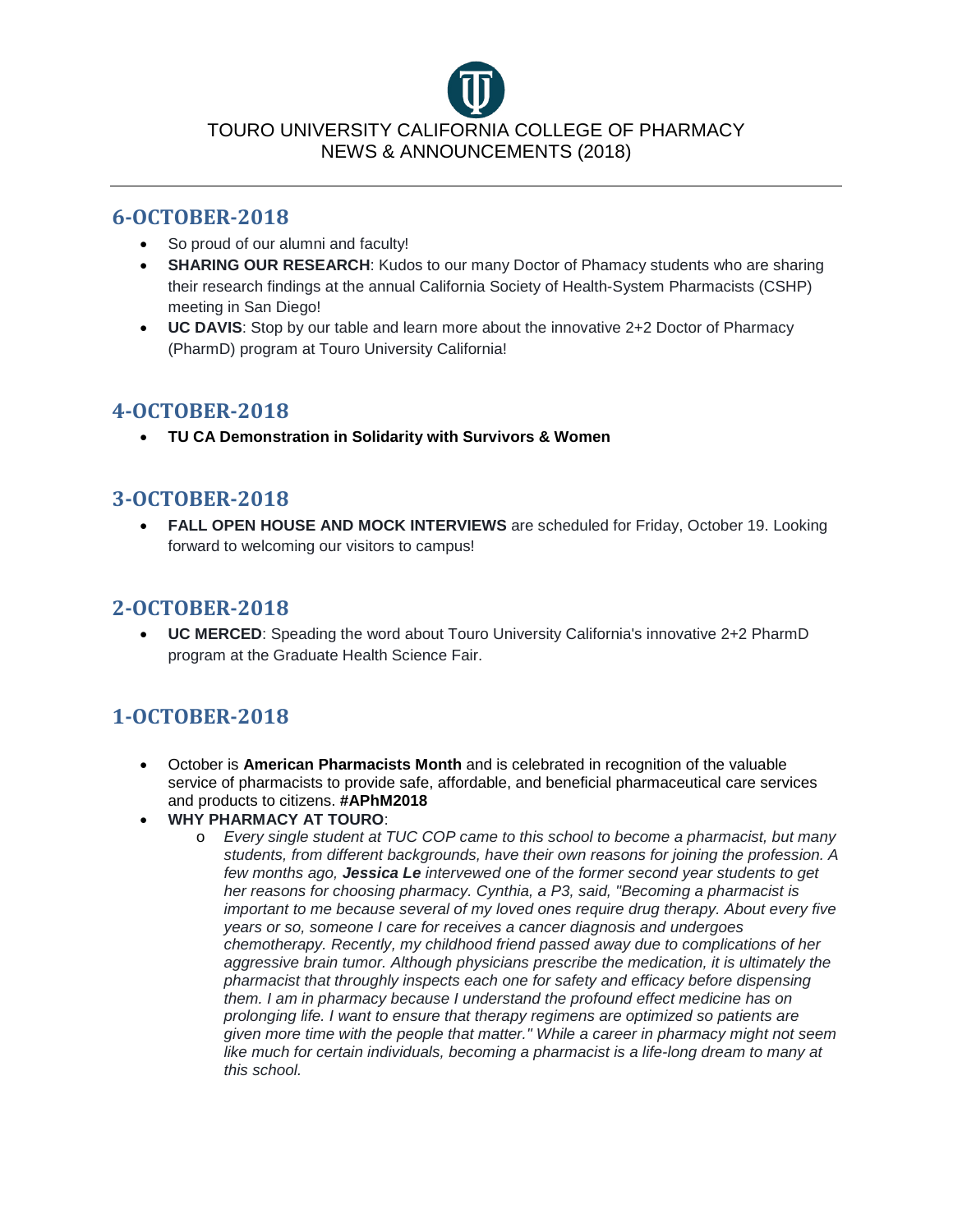#### **18-SEPTEMBER-2018**

- **CSHP** and **TUC** partnered at the **Bay Area Pet Fair** to perform blood pressure checks and raise funds for the **Haven Humane Society**. Thanks to our furry friends and their owners, 130 pet bandanas were distributed, raising over \$600.
- **BAY AREA PET FAIR**: TUC Doctor of Pharmacy students performed 150 blood pressure checks - on humans - during the Bay Area Pet Fair.

### **10-SEPTEMBER-2018**

• It's **National Suicide Prevention Week**: This year's theme is **"The Power of Connection."** A major risk for suicide is social isolation, and there is scientific evidence that we can reduce that risk by making sure we connect with one another. We can all play a role through the power of connection by having real conversations about mental health with people in everyday moments – whether it's with those closest to us, or the coffee barista, faculty mentors, or the grocery store clerk. We don't always know who is struggling, but we do know that one conversation could save a life.

#### **9-SEPTEMBER-2018**

- **UNITY DAY:** Stop by and learn about the Touro University California College of Pharmacy at Unity Day in Vallejo.
- KUDOS to the members of the **2018 TUC Quiz Bowl team**:
	- o **Thao Tran (P4),**
	- o **Jinah Huynh (P4),**
	- o **Helen Berhane (P4),**
	- o **Yewande Samuel (P4),**
	- o **Baovy Dang (P4),**
	- o **Kamy Sahota (P4),**
	- o **Tony Vu (P4),**
	- o **Radha Sampley (P3),**
	- o **Janessa Cariaga (P2),**
	- o **Minh Hung Duong (P1),**
	- o **Candice Manabat (P4).**
- With sweet memories of last year's winning team.

#### **7-SEPTEMBER-2018**

• **FLU VACCINATIONS** for currently enrolled students or currently employed Staff/Faculty Location: Student Health Center Building H89, Ste 1537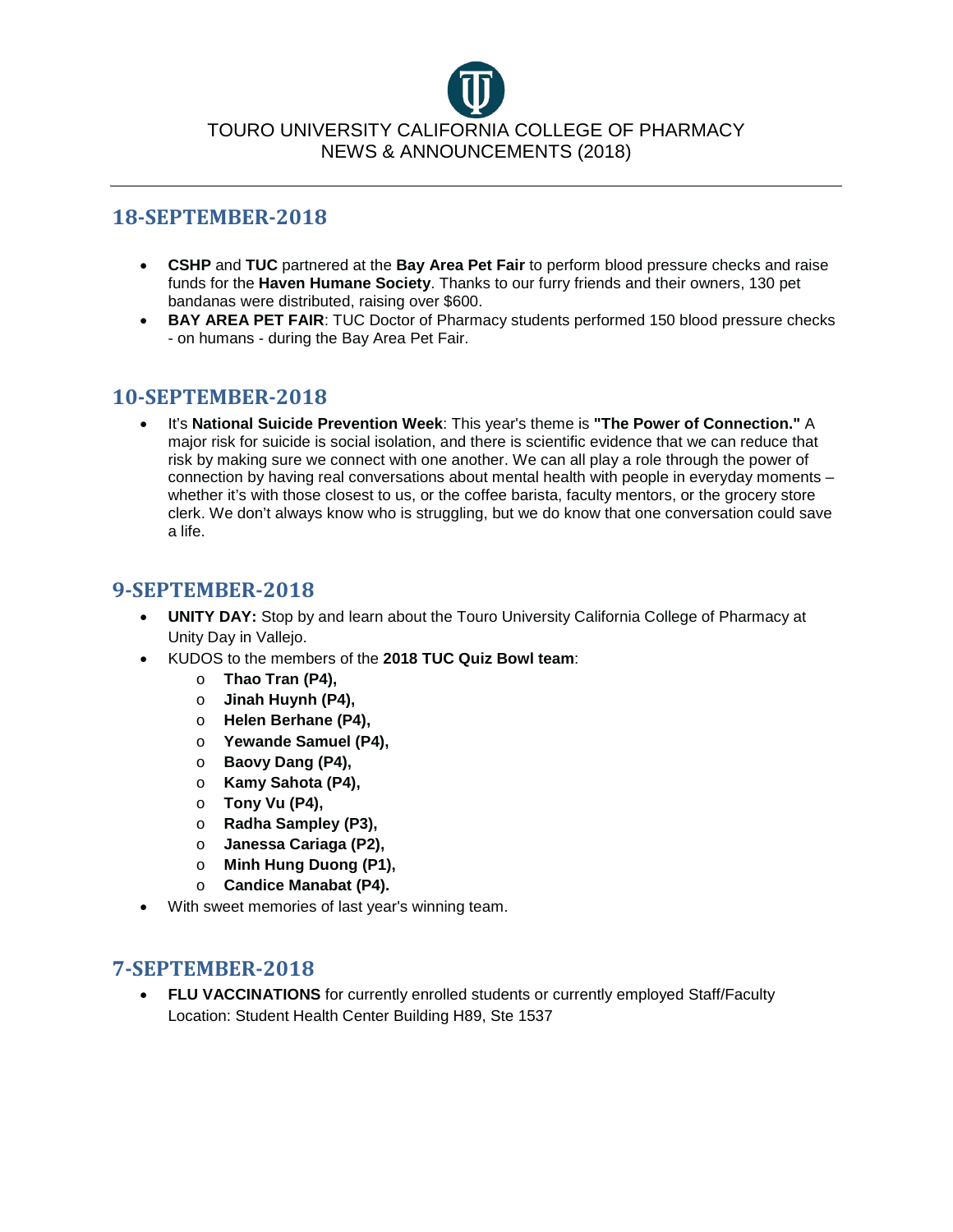

#### **29-AUGUST-2018**

• **SCHOLARSHIP OPPORTUNITY:** The **CVS Health/NMF PharmD Scholarship** supports African American students who are in financial need, are pursuing a PharmD, and display a commitment to practicing within a community setting. This award provides a \$2,500 scholarship to one (1) African American student majoring in pharmacy and enrolled in the professional program of an accredited college of pharmacy. The application for the 2018 Scholarship is now open at [www.nmf.fluidreview.com.](http://www.nmf.fluidreview.com/) Applications are due October 18, 2018.

# **27-AUGUST-2018**

#### • **California Pharmacists Association** -

Make your voice heard! AB 315 (Wood & Dahle) which would require that Pharmacy Benefit Managers (PBMs) be regulated by the California Department of Managed Health Care will be voted on tomorrow Tuesday, August 28, 2018.

We believe this is a critical step in bringing to light how PBMs contribute to the rising costs in healthcare.

We are urging CPhA members and pharmacists to contact their State Senator to vote YES on AB 315. Your assistance is crucial in ensuring the bill gets sent to the Governor's desk.

As you can imagine, the PBMs are lobbying hard to defeat this important piece of legislation so we need your advocacy support[!https://p2a.co/0rdL5CK](https://l.facebook.com/l.php?u=https%3A%2F%2Fp2a.co%2F0rdL5CK&h=AT12MoTtZWSrowsSJdPwLO1xc-sdi7Gm3Lymiq4Q630kRYrPD7vqunI4ncWrIVGM1BG_LZg75uoogrIanSuyYPnKJWYdbicAEtv9pqypqzrW_Wd_YHP2Waluf3G0t0xuyWeIFu7EXb85PxTtDNrrEkNI7tXfnOU09BOLYHN6GrPsViIdBsqMLvhPQbEltSq_65EKN3knYA0HMVpn6YHraXvJI--sXpmMHNKUBcge_JHv399HdtYbOuPPwV-m1H9Kh_V3i0iiIkFjqKPP9GiKtPUaDvV1jU4jU9dGjSKNrDE-iCCkIupfwPeVFuTWpHj-K_AJSG3ytSbxV4RltqI4aFOHhSt8UncrEHvzEjqYveCnor102VAHF4qQ20XFnIp7priyz2UgyrkRXDXzme5ysAPvj784Jw)

[#PBM](https://www.facebook.com/hashtag/pbm?source=feed_text&__xts__%5B0%5D=68.ARBoWWbb78cPFg7AbiBm5eCX9dDpY_Cr4yC_u-wPJw-vMttx9hafvuh3FbeYo2nLwDwU7iIOY3u50HsbK5WrQuqXhvPLYLHT175rApexqnjeBPzakDLwtal0ZIBxfRpkFVLZzB2Z5LDIXfrkzoCytLEmxMaVpW8i0olTccBZpAKN-exSTggn&__tn__=%2ANKH-R) [#pharmacist](https://www.facebook.com/hashtag/pharmacist?source=feed_text&__xts__%5B0%5D=68.ARBoWWbb78cPFg7AbiBm5eCX9dDpY_Cr4yC_u-wPJw-vMttx9hafvuh3FbeYo2nLwDwU7iIOY3u50HsbK5WrQuqXhvPLYLHT175rApexqnjeBPzakDLwtal0ZIBxfRpkFVLZzB2Z5LDIXfrkzoCytLEmxMaVpW8i0olTccBZpAKN-exSTggn&__tn__=%2ANKH-R) [#AB315](https://www.facebook.com/hashtag/ab315?source=feed_text&__xts__%5B0%5D=68.ARBoWWbb78cPFg7AbiBm5eCX9dDpY_Cr4yC_u-wPJw-vMttx9hafvuh3FbeYo2nLwDwU7iIOY3u50HsbK5WrQuqXhvPLYLHT175rApexqnjeBPzakDLwtal0ZIBxfRpkFVLZzB2Z5LDIXfrkzoCytLEmxMaVpW8i0olTccBZpAKN-exSTggn&__tn__=%2ANKH-R) [#stopPBMshellgame](https://www.facebook.com/hashtag/stoppbmshellgame?source=feed_text&__xts__%5B0%5D=68.ARBoWWbb78cPFg7AbiBm5eCX9dDpY_Cr4yC_u-wPJw-vMttx9hafvuh3FbeYo2nLwDwU7iIOY3u50HsbK5WrQuqXhvPLYLHT175rApexqnjeBPzakDLwtal0ZIBxfRpkFVLZzB2Z5LDIXfrkzoCytLEmxMaVpW8i0olTccBZpAKN-exSTggn&__tn__=%2ANKH-R) [#caleg](https://www.facebook.com/hashtag/caleg?source=feed_text&__xts__%5B0%5D=68.ARBoWWbb78cPFg7AbiBm5eCX9dDpY_Cr4yC_u-wPJw-vMttx9hafvuh3FbeYo2nLwDwU7iIOY3u50HsbK5WrQuqXhvPLYLHT175rApexqnjeBPzakDLwtal0ZIBxfRpkFVLZzB2Z5LDIXfrkzoCytLEmxMaVpW8i0olTccBZpAKN-exSTggn&__tn__=%2ANKH-R)

# **26-AUGUST-2018**

- **WHITE COAT KEYNOTE SPEAKER:** A big thank you to **Dr. Ellena Mar (Class of 2009)** for inspiring a new generation of aspiring pharmacists!
- WHITE COAT CEREMONY: It was wonderful celebrating with the Class of 2022 and their families and friends!

# **23-AUGUST-2018**

• **CONGRATULATIONS to the newly elected Class of 2022 Leadership Team:** President - **Noro Stepanyan** Curriculum Chair - **Charles Yun** Curriculum Representatives - **Luba Villanueva & Czarina Guieb** Finance Chairs - **Sindy Wang & Daniel Wong**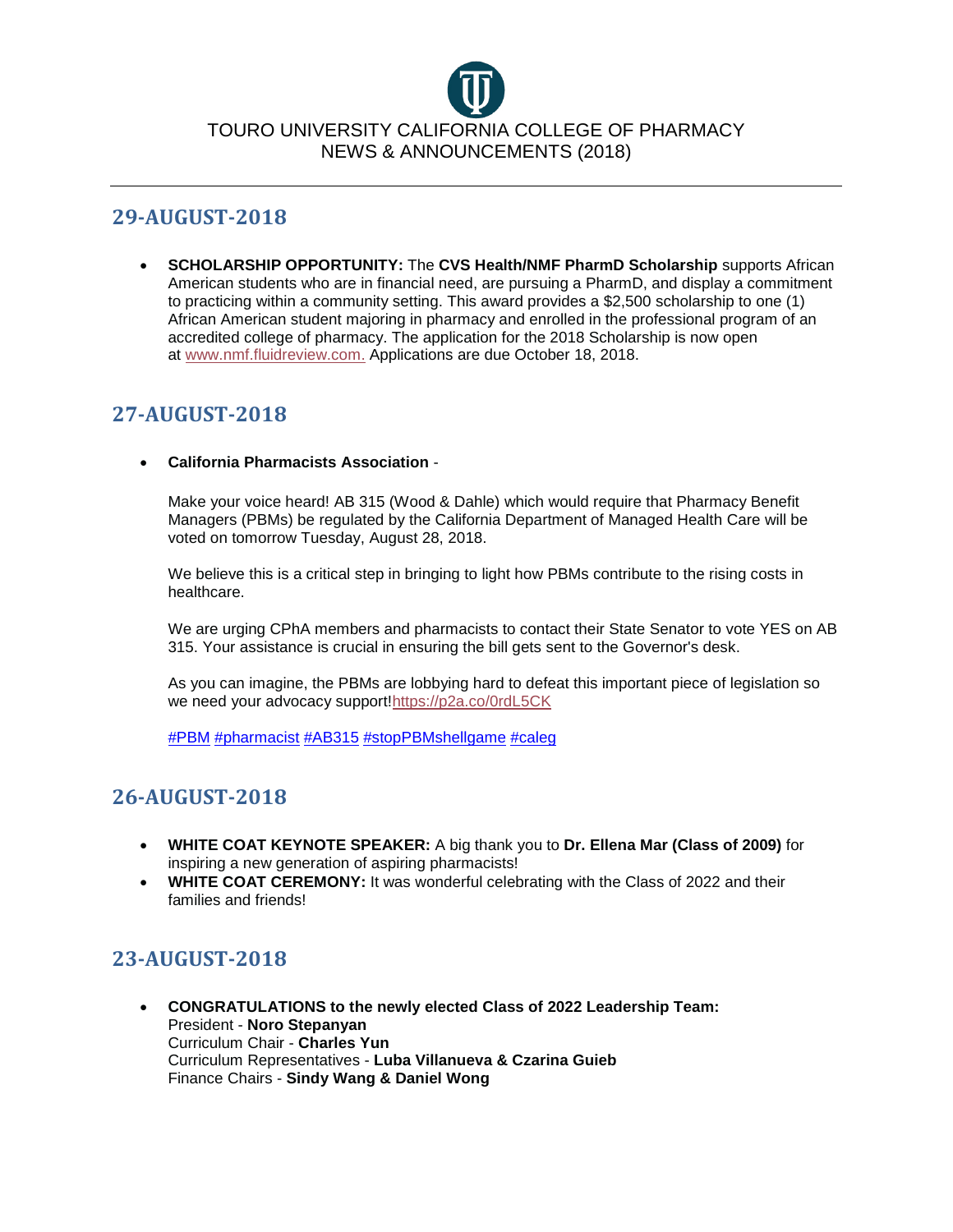Social Chair - **Joey Ip** Historian - **Jacky Nhan**

# **21-AUGUST-2018**

• KUDOS to **Dr. Jeremiah Duby,** Associate Professor of Clinical Sciences, and his colleagues for their book chapter, "Glycemic Control in Critically Ill Surgery Patients," which was published in the book, "Surgical Critical: A Clinically Oriented Practical Approach."

# **20-AUGUST-2018**

- CONGRATULATIONS to **TUC's SNPhA chapter** for being recognized with the **2017-2018 Fighting Diabetes Award for their efforts in underserved communities.**
- KUDOS to **Dr. David Evans**, Professor of Biological Sciences, and his colleagues for their paper, "IL-1R and MyD88 contribute to the absence of a bacterial microbiome on the healthy murine cornea," which was published in Frontiers in Microbiology.
- KUDOS to **Dr. Rae Matsumoto, Dean**, and colleagues for their paper, "Synthesis and structural elucidation of a pyranomorphinan opioid and in vitro studies," which was published in Organic Letters.
- Congratulations to **Dr. Clipper Young (Class of 2013)** for receiving the American Association of Diabetes Educators Rising Star Award.

# **14-AUGUST-2018**

- Congratulations to **Dr. Vani Rajagopalan**, Associate Professor of Pharmaceutical Sciences, and **Dr. Michael Ellerby**, Professor of Pharmaceutical Sciences, for receiving a seed grant in collaboration with their colleague, **Dr. Aradhana Tiwari**, Research Assistant Professor at NYMC, for their project, "Targeted Combination Therapy for High Risk Neuroblastoma."
- Congratulations to **Dr. Alison McCormick**, Professor of Pharmaceutical Sciences, for receiveing a seed grant in collaboration with her colleague, **Dr. Paul Arnaboldi**, Assistant Professor at NYMC, for their project "Development of a Protective Mucosal Vaccine for Pseudomonas aeruginosa."

# **13-AUGUST-2018**

- TUC Doctor of Pharmacy students serving the community at the **American Canyon Health Expo.**
- CONGRATULATIONS to **Dr. Mohamed Jalloh**, Assistant Professor of Clinical Sciences, for being named a recipient of the **2018 ASHP CEO's Award for Courageous Service** *for inspiring, unselfish service during California's wildfires.* This award was established in 2000 to recognize individuals or groups of individuals who go beyond the call of duty to serve patients or assist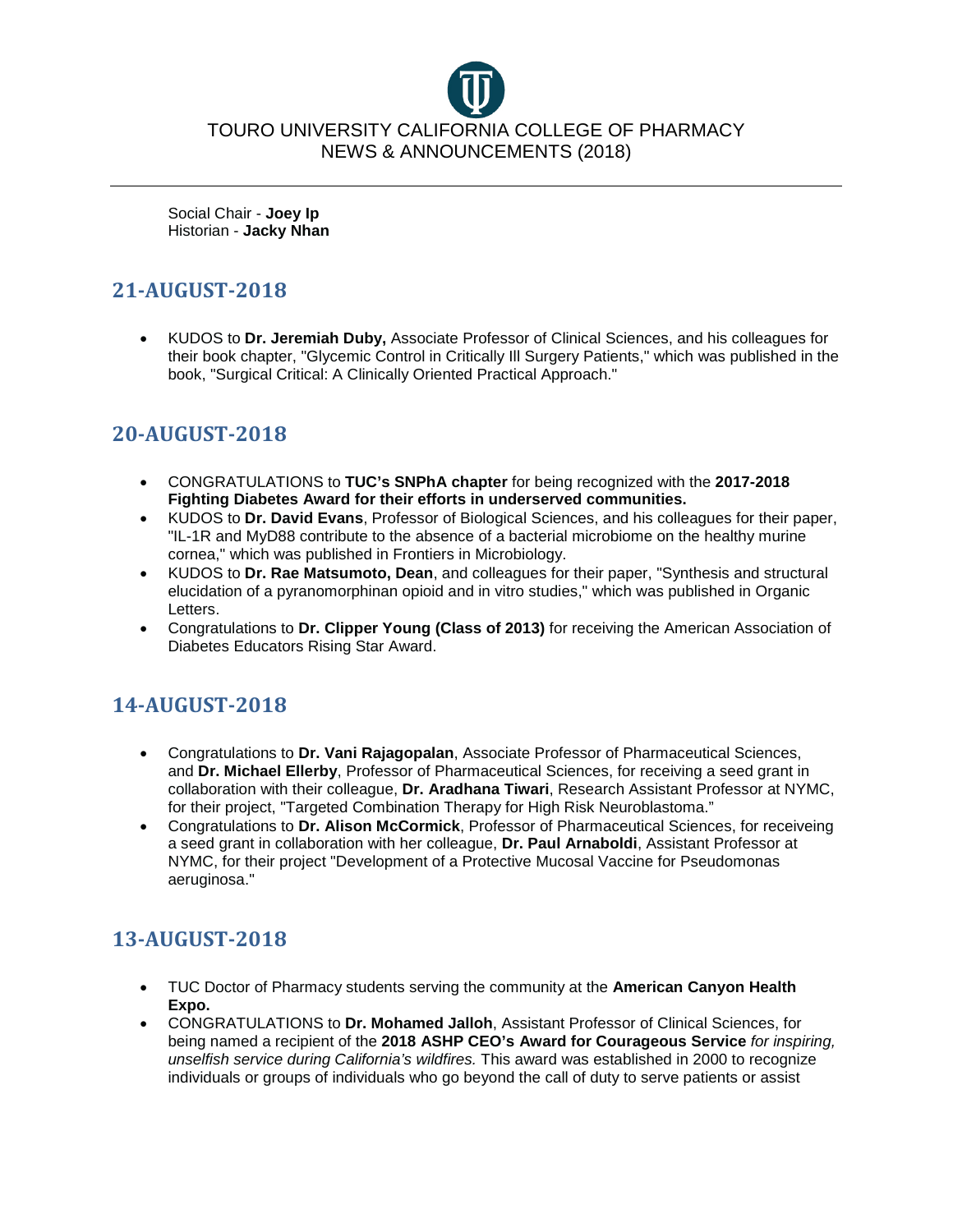

pharmacists in serving patients, such as under emergency conditions or in times of natural disaster or other catastrophic events.

# **10-AUGUST-2018**

- **BEST WISHES and fond "farewell" to Dr. Mark Gloudeman**, Assistant Professor of Clinical Sciences, who has been with our College since 2005. Some of his accomplishments include: coordinating the APPE callbacks course and Pharmacy Careers elective, vice chairing the COP's Faculty Development Committee, being named an Honorary Member of our chapter of the Phi Lambda Sigma leadership society, and precepting multiple health fairs for our students. We thank Dr. Gloudeman for his commitment to our College and students over the years and look forward to his continued involvement with the school as a preceptor.
- **Vallejo Back-to-School Outreach**: Thank you to all of the TUC COP PharmD students and preceptors who donated their time and expertise performing cholesterol and glucose screenings at the Waterfront for our community's back-to-school outreach event.
- Congratulations to our **SNPhA team** for being recognized with the **Walgreens HIV/AIDS Health Outcomes Award!**

# **9-AUGUST-2018**

- **TUC's SNPhA chapter received the 2017-2018 Power to End Stroke Award**, which included a \$1000 grant from the American Heart Association, based on their efforts in stroke prevention in underserved communities.
- **WELCOME Dr. Vista Khosraviani**, Assistant Professor of Clincial Sciences, who has joined the COP pharmily. Dr. Khorsraviani is an ambulatory care pharmacist, with a diabetes and cardiovascular practice emphasis. She earned her Pharm.D. and obtained PGY1 residency training with the University of Charleston in West Virginia.
- **Congratulations to Dr. Monica Donnelley (Class of 2010)**, Pharm.D., Assistant Professor of Clinical Sciences, who was awarded the University of California Davis Residency Program Research Mentor of the Year.

# **8-AUGUST-2018**

- Congratulations to **Dr. Kristen Herzik (Class of 2013)**, PharmD, Assistant Professor of Clinical Sciences, who received **Sharp Healthcare's Guardian Angel award** *for outstanding patient care—the first pharmacist to receive this award at Sharp Memorial.*
- KUDOS to **Dr. David Evans**, Professor of Biological Sciences, and his colleagues for their paper, "The impact of ExoS on Pseudomonas aeruginosa internalization by epithelial cells is independent of fleQ and correlates with bistability of type three secretion system gene expression," which was published in MBio.
- **AMPLIFYING LEADERSHIP SKILLS** during Orientation 2018.
- Congratulations to **Felicia Gary (P2)** and **Jonathan Trinh (P3)** who were awarded scholarships from the Rite Aid Endowment Scholarship and NPhA Foundation Boiron Scholarship respectively.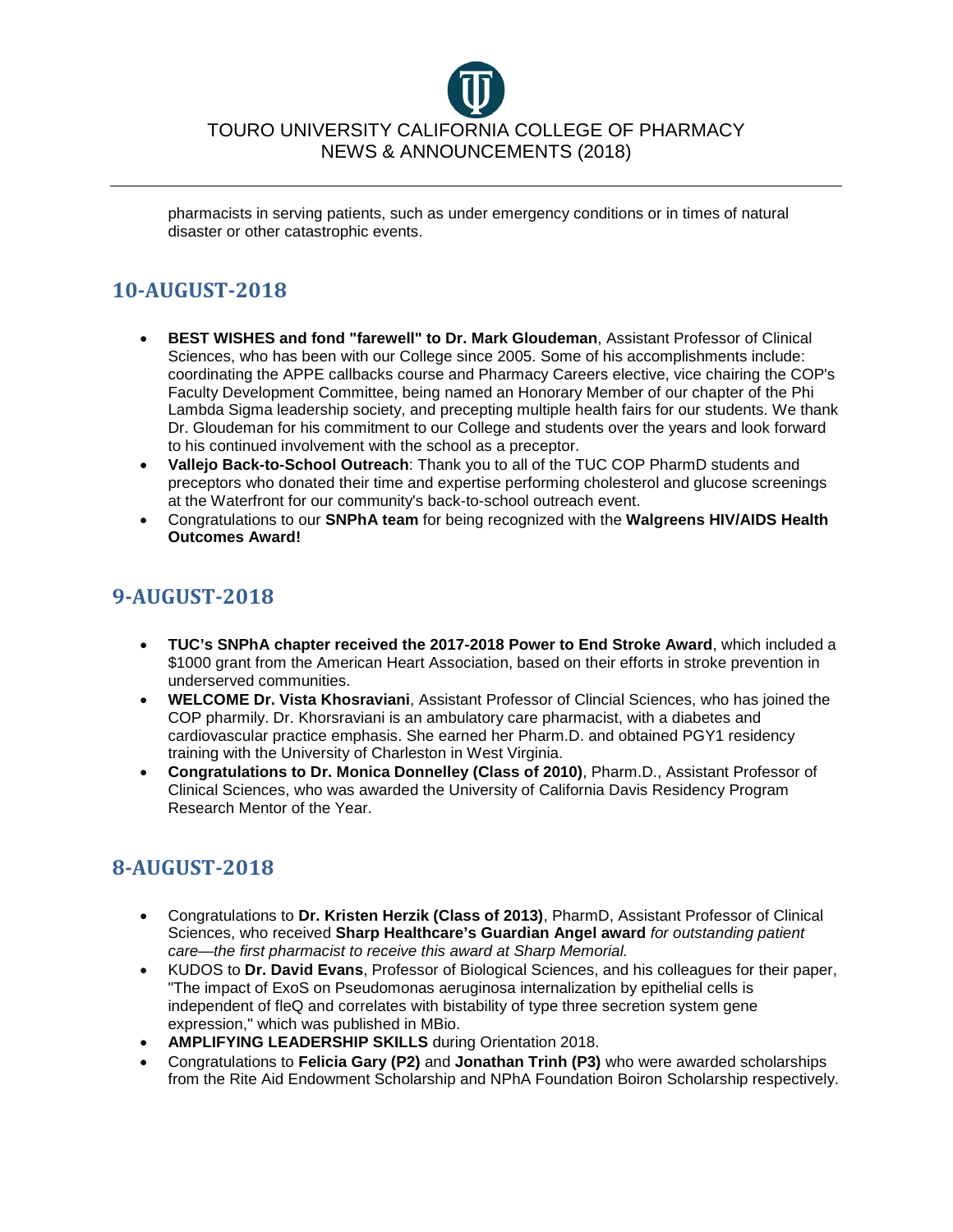

The scholarships recognized their dedication to promoting the profession of pharmacy and serving the underserved.

# **7-AUGUST-2018**

- Congratulations to **Dr. Jeremiah Duby**, Associate Professor of Clinical Sciences, who was awarded a **Fellowship in American College of Critical Care Medicine (FCCM).**
- **MORE ORIENTATION HIGHLIGHTS:** Thank you to our student volunteers who shared information and insights with our incoming Class of 2022 on Student Organizations and opportunities for engagement.
- **IPE volunteers** preparing for the orientation event with their fearless leader, Dr. Susan Heimer, Associate Professor of Biological Sciences.

# **2-AUGUST-2018**

- KUDOS to **Dr. Kevin Ita**, Associate Professor of Pharmaceutical Sciences, and former MS student and incoming Class of 2022 PharmD student **Gagandeep Malhi** for their paper, "Microneedle-mediated transdermal transport of selected triptans: frovatriptan succinate monohydrate and rizatriptan benzoate," which was accepted for publication in Frontiers in Nanoscience and Nanotechnology.
- **Kamalpreet Sahota** (PharmD candidate, Class of 2019) was honored with the bestowal of Siropa at the Guru Nanak Sikh Temple in Fairfield for her diabetes outreach efforts. A siropa is the highest honor that an individual can receive from the Sikh community in acknowledgement of unswerving devotion to a moral or philanthropic purpose.

# **31-JULY-2018**

- **Leslie Wu** and **Diana Nguyen** representing the Touro University California winning team of the **Script Your Future 2018 Communication and Media Outreach Award**. The award was presented at the annual AACP meeting in Boston, MA.
- Faculty, staff and students proudly representing Touro University California in poster and roundtable presentations, awards ceremony, workshops, and other activities at the American Association of Colleges of Pharmacy meeting in Boston, MA.
- KUDOS to **Dr. Tara Jenkins**, Associate Dean of Assessment and Curricular Innovation, and colleagues, for presenting their research, "Graduating student perceptions of professional competencies and outcomes in an innovative 2+2 PharmD curriculum," at the recent AACP annual meeting in Boston, MA.
- KUDOS to **Dr. Margaret Schulte**, Assistant Professor of Experiential Education, and colleagues for presenting their research, "Tracking longitudinal progression of accrediation standards for personal and professional development using Individual Development Plan," at the recent AACP annual meeting in Boston, MA.
- KUDOS to **Dr. Kevin Ita**, Associate Professor of Pharmaceutical Sciences, MSMSH-COP graduate Iqra Ahmad, and colleagues, for their paper, "Microneedle-assisted delivery of anti-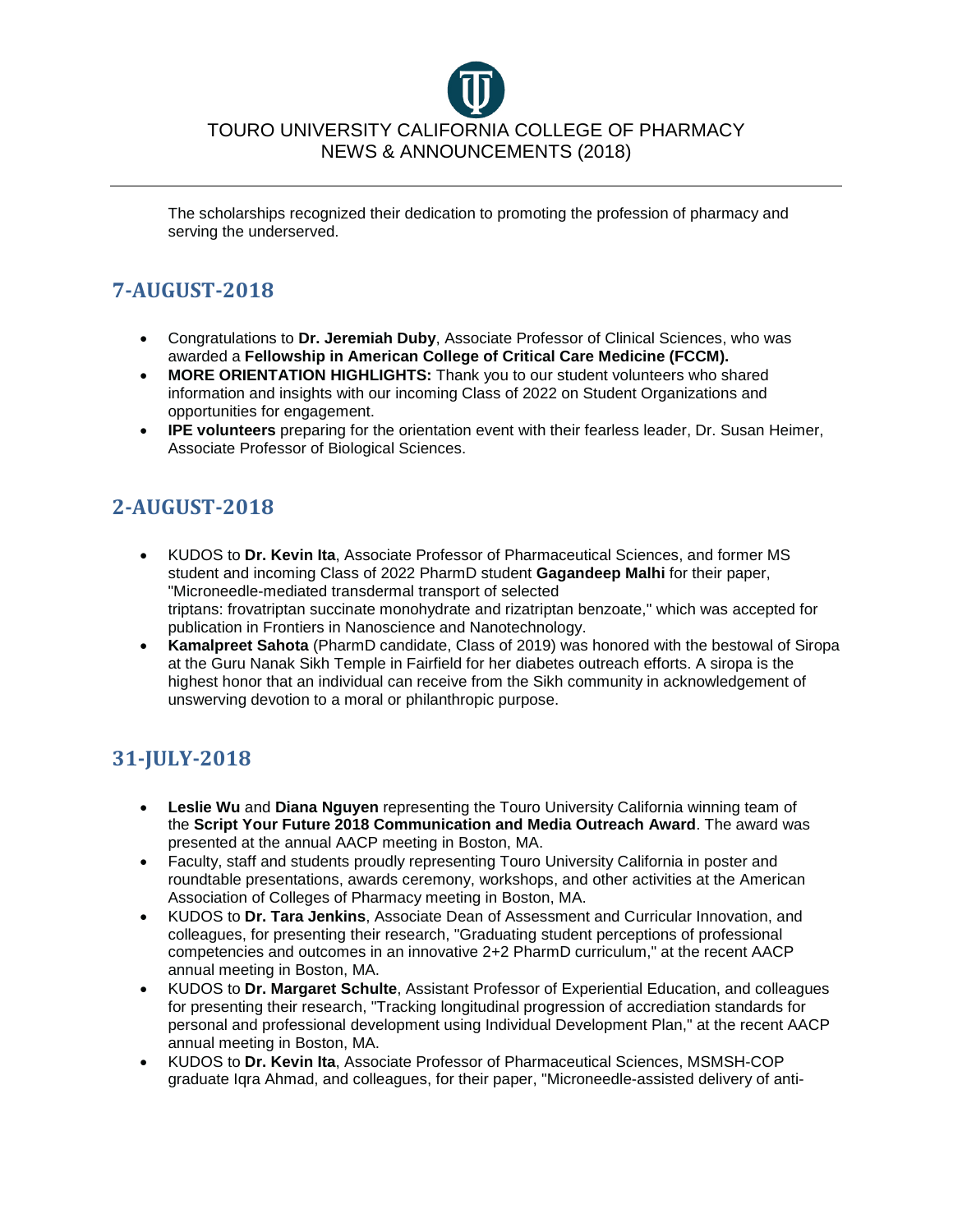

migraine drugs across porcine skin: Almotriptan malate and naratriptan hydrochloride," which was accepted for publication in Frontiers of Nanoscience and Nanotechnology.

# **1-JUNE-2018**

• Hi Everyone,

Please join me in congratulating your colleagues as part of the **Script Your Future team** in winning the 2018 Communication and Media Outreach Award! The following includes the press release for this information if you are interested in learning about their efforts to promote medication adherence as part of a national campaign.

<http://www.scriptyourfuture.org/2018-medication-adherence-team-challenge-winners/>

**Leslie Wu** and **Diana Nguyen** will be accepting this award on behalf of the team at the 2018 Annual American Association Colleges of Pharmacy (AACP) in Boston, MA this July. The award will include a certificate and a stipend. I can personally attest that this level of national recognition is well deserved for the following individuals as Script Your Future ambassadors! It has been an honor working with such a dedicated group. Please make sure you congratulate these individuals when you see them!

- o Leslie Wu (P1-Class of 2021)
- o Nhat Nguyen (P1-Class of 2021)
- 
- o Diana Nguyen (P2-Class of 2020)<br>o Jimmy Huang (P2-Class of 2020) Jimmy Huang (P2-Class of 2020)
- o Jimin Lee (P3-Class of 2019)<br>o Christina Doan (P3-Class of 2
- Christina Doan (P3-Class of 2019)
- o Stefanie Navarro (P4-Class of 2018)

Best,

Emily Chan, PharmD, BCACP

Assistant Professor, Clinical Sciences Department

Touro University California College of Pharmacy

#### **23-MAY-2018**

• *Touro University California College of Pharmacy Graduation @Zellerbach Hall, UC Berkeley.*

# **22-MAY-2018**

• *P2/Class of 2021 APPE Orientation + Pharmily Cafe*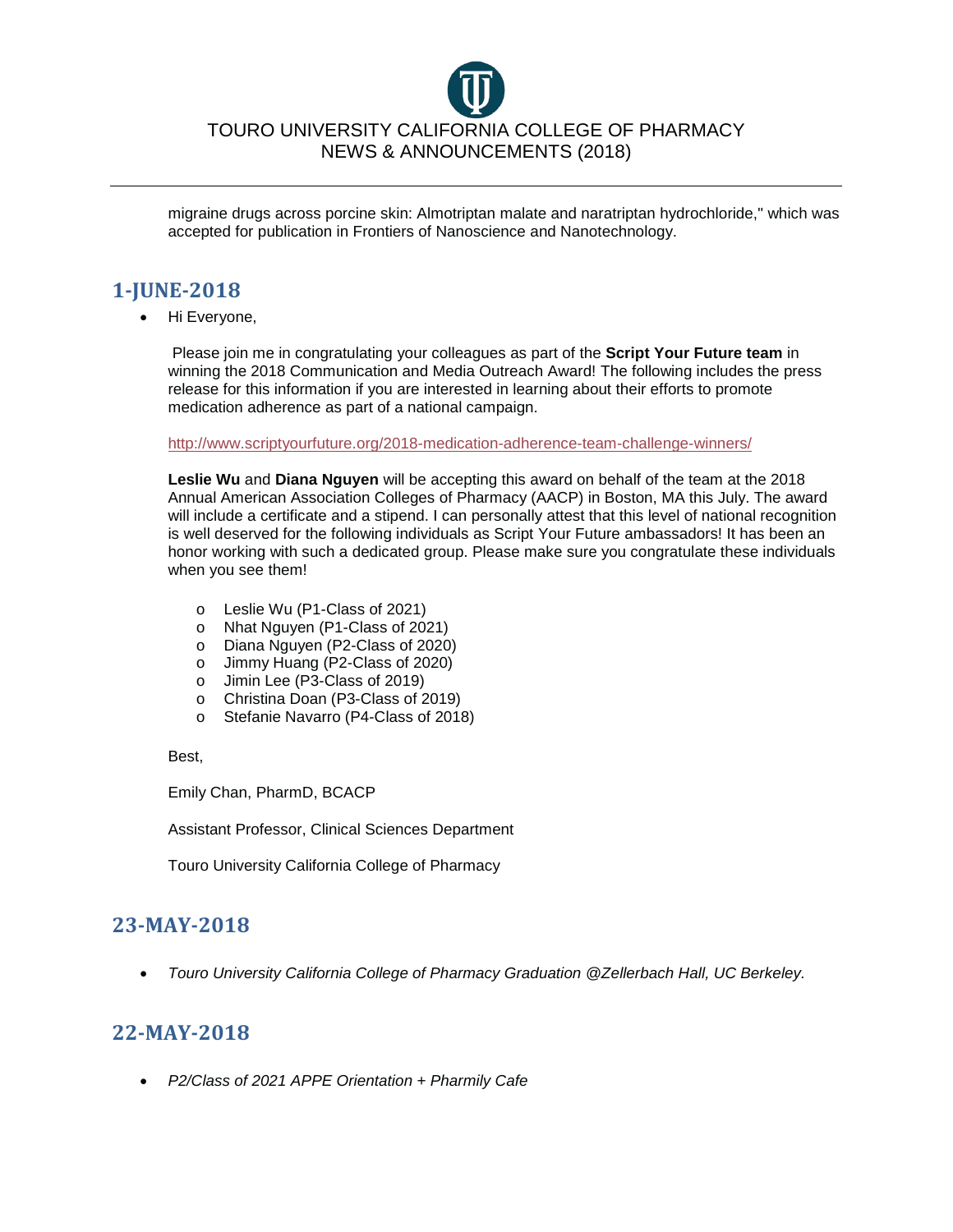

#### **15-MAY-2018**

- *P1 Triple Jump exams & OSCE*
- *College of Pharmacy Class of 2021 Pinning Ceremony*
- *End of Year Ceremony (P1/P2) @Farragut Inn, Mare Island, California*

### **14-MAY-2018**

• *P2 Triple Jump exams & OSCE*

# **7-MAY-2018 to 11-MAY-2018**

- *Monday, May 7, 2018 - Track 2 P1/P2 Block C exams*
- *Tuesday, May 8, 2018 - Track 3 P1/P2 Block C exams*
- *Wednesday, May 9, 2018 - COP Study Day*
- *Thursday, May 10, 2018 - Track 4 P1/P2 Block C exams*
- *Friday, May 11, 2018 - Track 1 Block C exams*

# **3-MAY-2018**

• KUDOS to **Dean Emeritus Kathy Knapp**, and TUC COP faculty **Drs. Robert Ignoffo, Lucinda Chan and Emily Chan**, for their article, "Efficient and effective precepting of pharmacy students in acute and ambulatory care rotations: A Delphi expert panel study," which was nominated by the editorial staff of AJHP for an ASHP Foundation Literature Award in the Pharmacy Practice Research category.

# **1-MAY-2018**

- KUDOs to **Dr. Kevin Ita**, Associate Professor of Pharmaceutical Sciences, for his paper, "Modulation of transdermal drug delivery with coated microneedles," which was published in the Journal of Drug Delivery Science and Technology.
- CONGRATULATIONS to **Kevin Cheung (P3)** who received the Phi Lambda Sigma Member of the Year award.
- CONGRATULATIONS to **Dr. Jasmine Reber (PharmD Class of 2016)** who received the Phi Lambda Sigma Chapter Alumni of the Year award.
- CONGRATULATIONS to **Dr. Terri Wong**, Assistant Professor of Experiential Education, who was named an honorary member of Phi Lambda Sigma.
- CONGRATULATIONS to the new inductees of TUC's chapter of Phi Lambda Sigma (honor society for pharmacy student leadership): **Runa Akahoshi, Julian Aurigui, Emmeline Chan, Baovy Dang, Minh Dang, Jenny Ear, Chau Huynh, Manpreet Kaur, Sukhvir Kaur, Tony Lotte, Jimmy Ly, Diana Nguyen, Julia Nguyen, Tatiana Ouabo, Jasmeet Singh, Jonathan Trinh, Thao Tran, Bailey Yuan**.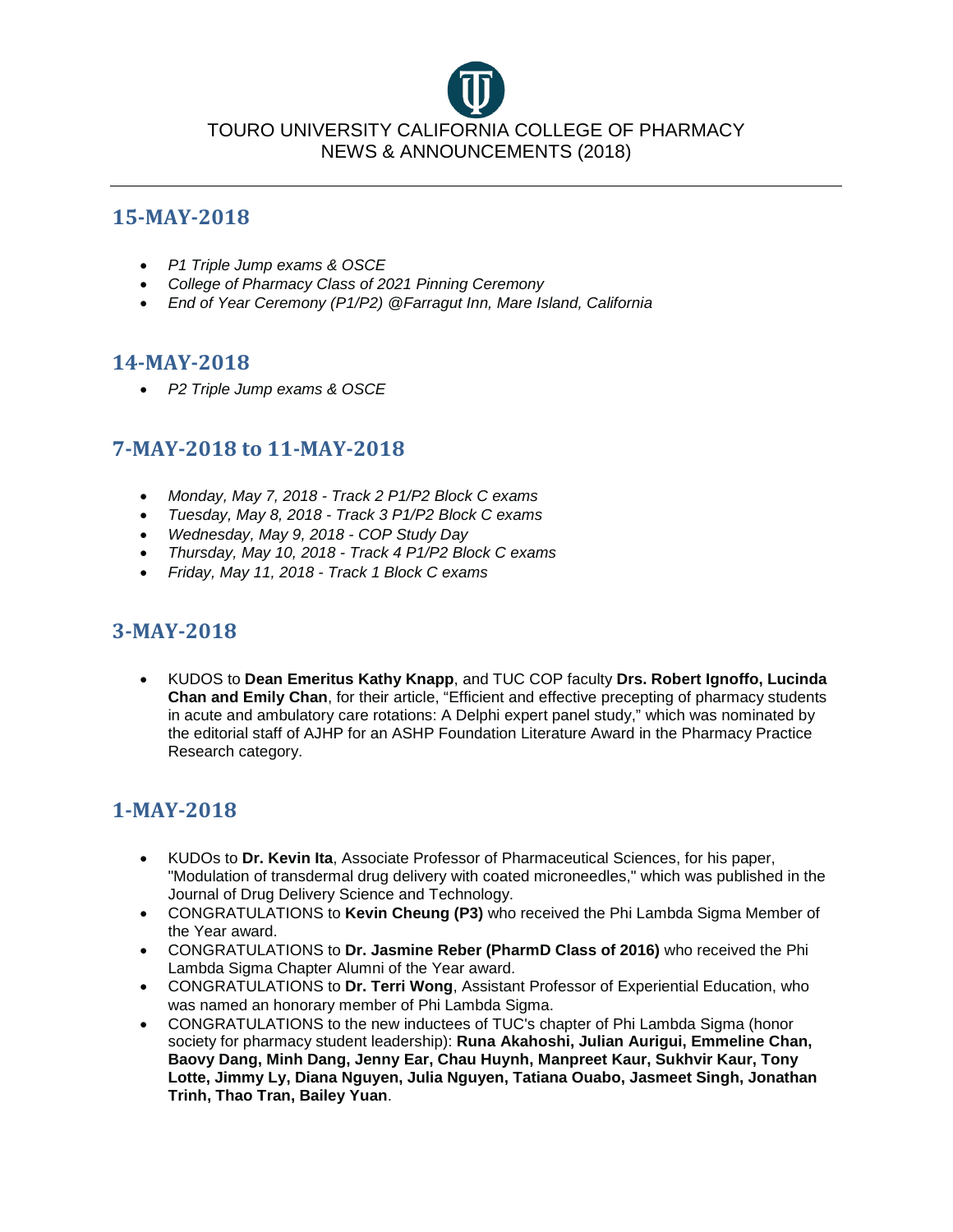#### **28-APRIL-2018**

• Thank You **Dr. Matsumoto** for Supporting TPA with your generous donation for dinner at your humble abode. And thank you **Jonathan Trinh** for sharing your bid with us as SNPhA TUC! - *Jeff Hsiao, Class of 2020*

# **26-APRIL-2018**

- *PCOA exam*
- KUDOS to all of the faculty and students who organized and participated in our IPE event yesterday. It was a great opportunity to showcase pharmacy expertise and knowledge about hyperlipidemia.
- CONGRATULATIONS to the **CAPSLEAD team (Manpreet Kaur, Jacob Long, Fu Sang Luk, Jordan Mar, Diana Nguyen, Tatiano Ouabo, Jasmeet Singh, Bobby Wu)** who won second place in COP for their poster. at Research Day: "Burnout and curriculum engagement in Doctor of Pharmacy students: their relation to performance in academic studies." Their mentors are **Drs. Shadi Doroudgar, Margaret Schulte and Vani Rajagopalan**.
- CONGRATULATIONS to **Kaylie Higa (MS Class of 2018)** who won first place in COP for her poster at Research Day, "Developing a murine model system to test Epstein-Barr viral proteins as immunotherapy targets." Her mentors are **Dr. Alison McCormick and Dr. Hardeep Kaur.**
- CONGRATULATIONS to **Sara Tom (MS Class of 2018)** who won third place in COP for her poster, "Anti-inflammatory properties of the natural product gedunin via modulation of NRF2 and NF-kB pathways in IMG microglial cells." Her mentor is Dr. Shankar Chinta.
- KUDOS to **Danielle Thanh (PharmD Class of 2018)** for being recognized at Research Day 2018 for her first authored paper, "Transitions of care pilot programs - we have your missing positive results," which was published in the Journal of Pharmacy Practice.

# **25-APRIL-2018**

- CONGRATULATIONS to **Dr. Eric Ip** for his promotion from Associate to full Professor of Clinical Sciences.
- CONGRATULATIONS to **Dr. Shadi Doroudgar** for her promotion from Assistant to Associate Professor of Clinical Sciences.
- CONGRATULATIONS to **Dr. Kelan Thomas** for his promotion from Assistant to Associate Professor of Clinical Sciences.
- CONGRATULATIONS to **Dr. Shona Mookerjee** for her promotion from Assistant to Associate Professor of Pharmaceutical Sciences.

# **24-APRIL-2018**

- **Legislative Day**: Strong voices for pharmacy. Supporting the profession of pharmacy.
- RESEARCH DAY KEYNOTE SPEAKER: **Dr. Matthew Willis**, Public Health Officer of Marin County, will be speaking about "Using Local Data for Public Health Action" at tomorrow's research day. Join us at 3:45 PM in Lander Hall A.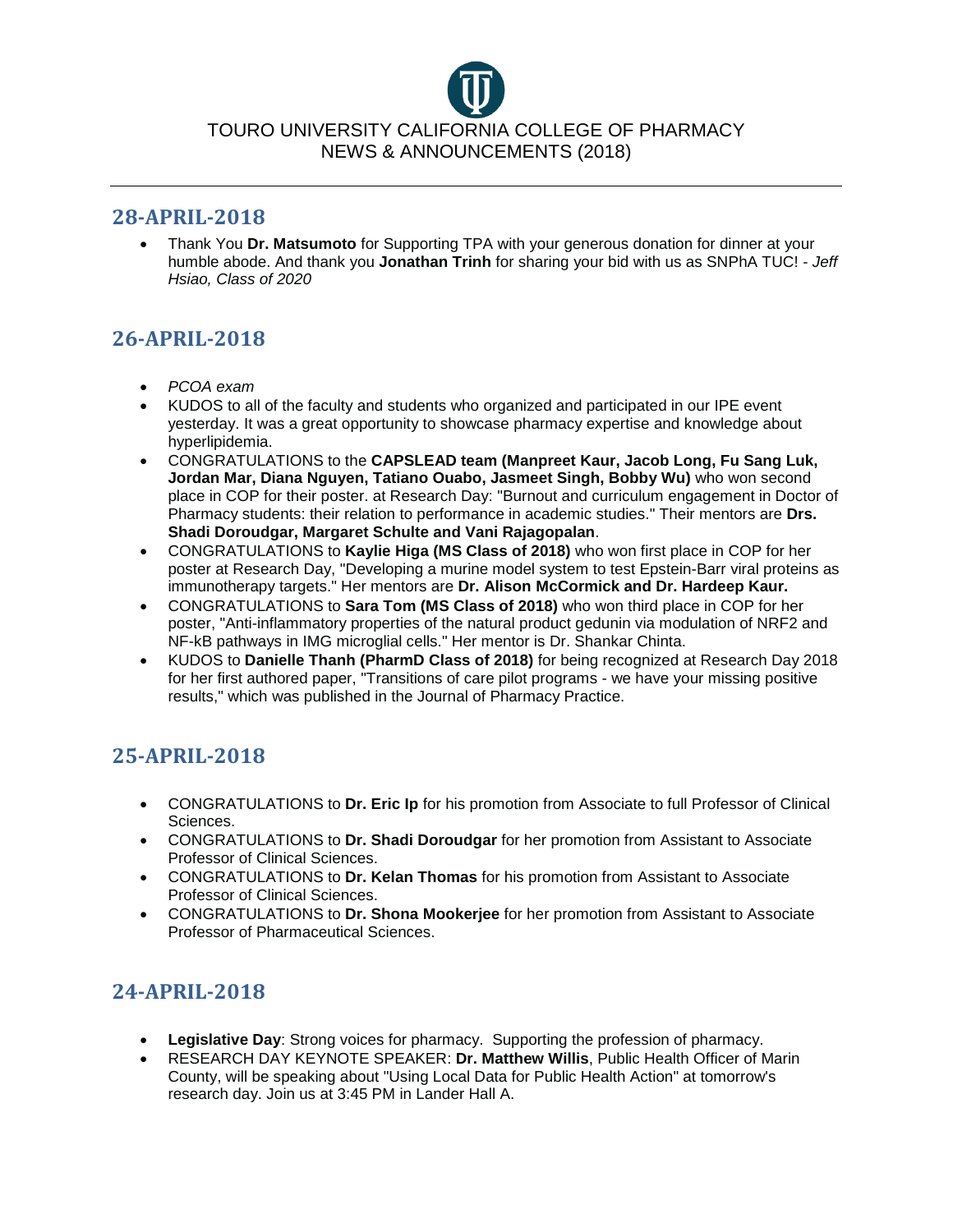

• CONGRATULATIONS to Nicholas Alonzo (Class of 2018) for receiving the Mylan Excellence in Pharmacy Award.

# **24-APRIL-2018**

- KUDOS to **Victor Ly** (MS Class of 2017) and **Scott Hoang (PharmD Class of 2019)** for their poster presentation at the Experimental Biology meeting in San Diego. Their research mentors are **Dr. Shengquan Liu and Dr. Vani Rajagopalan**, Associate Professors of Pharmaceutical Sciences.
- KUDOS to **Allen Chan**, MS Class of 2018, for his poster presentation at the Experimental Biology meeting in San Diego. His research mentors are **Dr. Shengquan Liu and Dr. Vani Rajagopalan**, Associate Professors of Pharmaceutical Sciences.
- CONGRATULATIONS to **Tatiana Ouabo and Yewande Samuel** for being awarded TUC College of Pharmacy Diversity Scholarships at the recent Mosaic event.

# **9-APRIL-2018**

- KUDOS to **Dr. Jeremiah Duby**, Associate Professor of Clinical Sciences, and his colleagues for their paper, "Comparison of Self-Reported and Behavioral Pain Assessment Tools in Critically Ill Patients," which was published in the Journal of Intensive Care Medicine.
- Proudly representing Touro University California College of Pharmacy at the **PILLS conference at UC Berkeley.**

# **18-APRIL-2018**

• *Annual College of Pharmacy Legislative Day, Sacramento, California*

# **17-APRIL-2018**

• Welcome back to campus **Dr. Melissa Kirkpatrick**, who gave her last lecture as a TUC COP faculty. We wish her the best as she and her family embark on their new adventure in life.

# **9-APRIL-2018**

• KUDOS to **Dr. Jeremiah Duby**, Associate Professor of Clinical Sciences, and his colleagues for their paper, "Comparison of Self-Reported and Behavioral Pain Assessment Tools in Critically Ill Patients," which was published in the Journal of Intensive Care Medicine.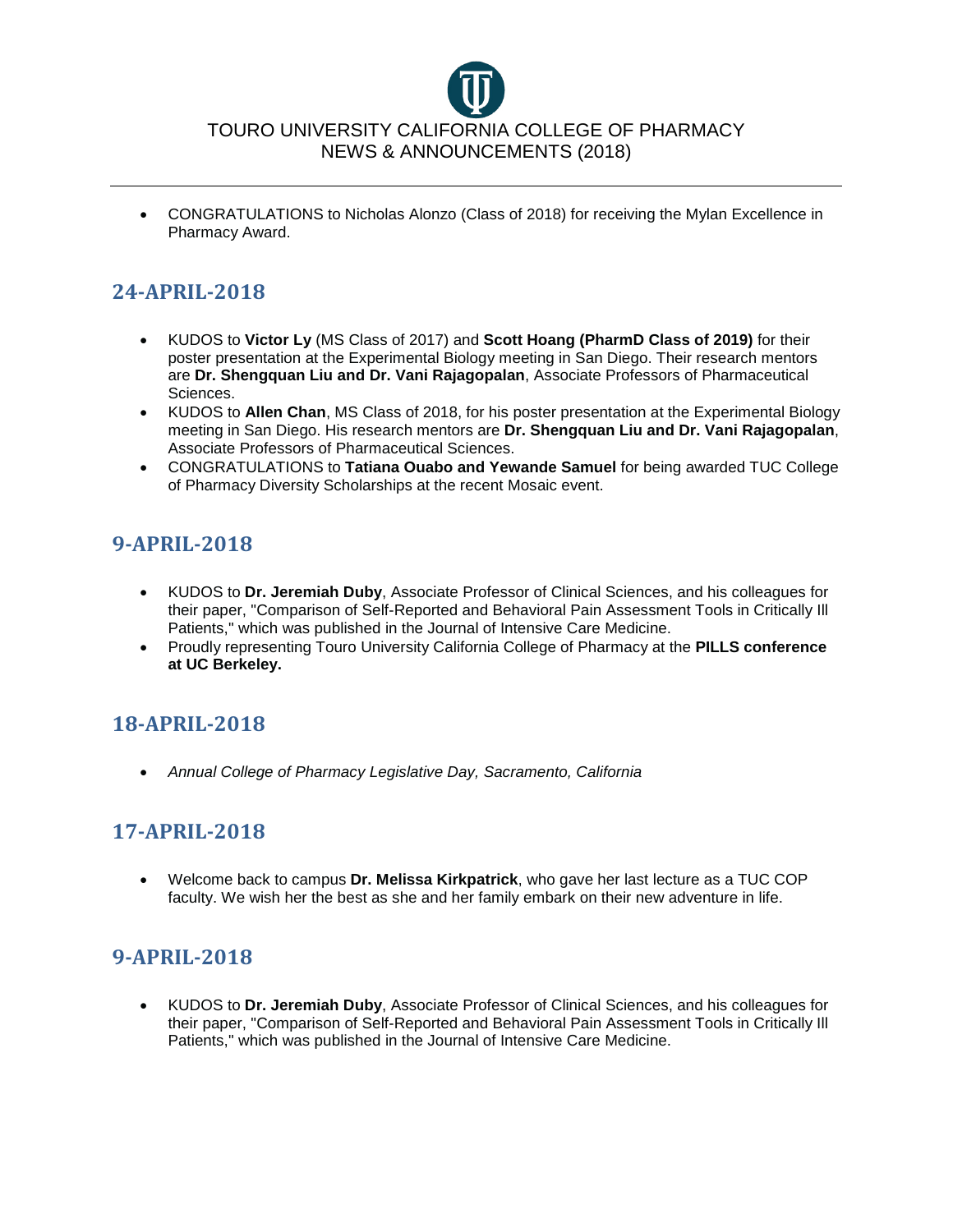

### **2-APRIL-2018 to 6-APRIL-2018**

• *Spring Break*

# **APRIL 2018**

• CONGRATULATIONS to **Naziha Hussain** who matched for a PGY1 residency at Washington Hospital.

### **27-MARCH-2018**

• **FREE WEBINAR - NALOXONE:** The California Department of Public Health (CDPH) Prescription Drug Overdose Prevention (PDOP) Initiative invites you to register for a free, twopart webinar series on naloxone presented by Eliza Wheeler with the Harm Reduction Coalition. All are welcome to attend one or both webinars! Please register by April 6, 2018.

# **26-MARCH-2018**

- **Golnoush Golshan**, MA, Doctor of Pharmacy Candidate, Class of 2018 on WOMEN'S MONTH: Women's month is a time to honor the contributions of extraordinary women in our lives and throughout history. It was through the sacrifices and courageousness of our mothers and the generations before them that we have been able to break down barriers and achieve the impossible. This month is a reminder that as females we must continue moving forward with the impact we have made in our respective fields and to help empower other women along the path to success.
- **Lucinda Chan, PharmD**, Director of Experiential Education, on WOMEN'S MONTH: As a young pharmacist starting her career, I was extremely fortunate to have strong female pharmacy mentors. I listened to their stories of being the first female pharmacy student in their class and dealing with the choice of career or family. The women before me have paved a road of incredible strength and courage. They have encouraged me to work fearlessly and to reach for goals in areas that have not been developed. I was given the courage to push forward and persist when the odds were difficult. When I was feeling tired and weak, reaching out to my mentors for words of encouragement gave me the momentum to create a legacy for women pharmacist that will follow me. I am excited to be a mentor now and encourage the new generation of women that will continue this road of accomplishments.
- **BEST WISHES: David Madden, PhD**, Associate Professor of Biological and Pharmaceutical Sciences, will be leaving the College of Pharmacy to join BioMarin Pharmaceuticals as a project manager within their Global Project Management group. During his nine years at Touro University California, Dr. Madden has been a stellar faculty member, contributing to all areas of academia with passion and dedication. Dr. Madden's collegiality, creativity and devotion to students and faculty will be greatly missed, and we wish him the best in this next and exciting phase of his career.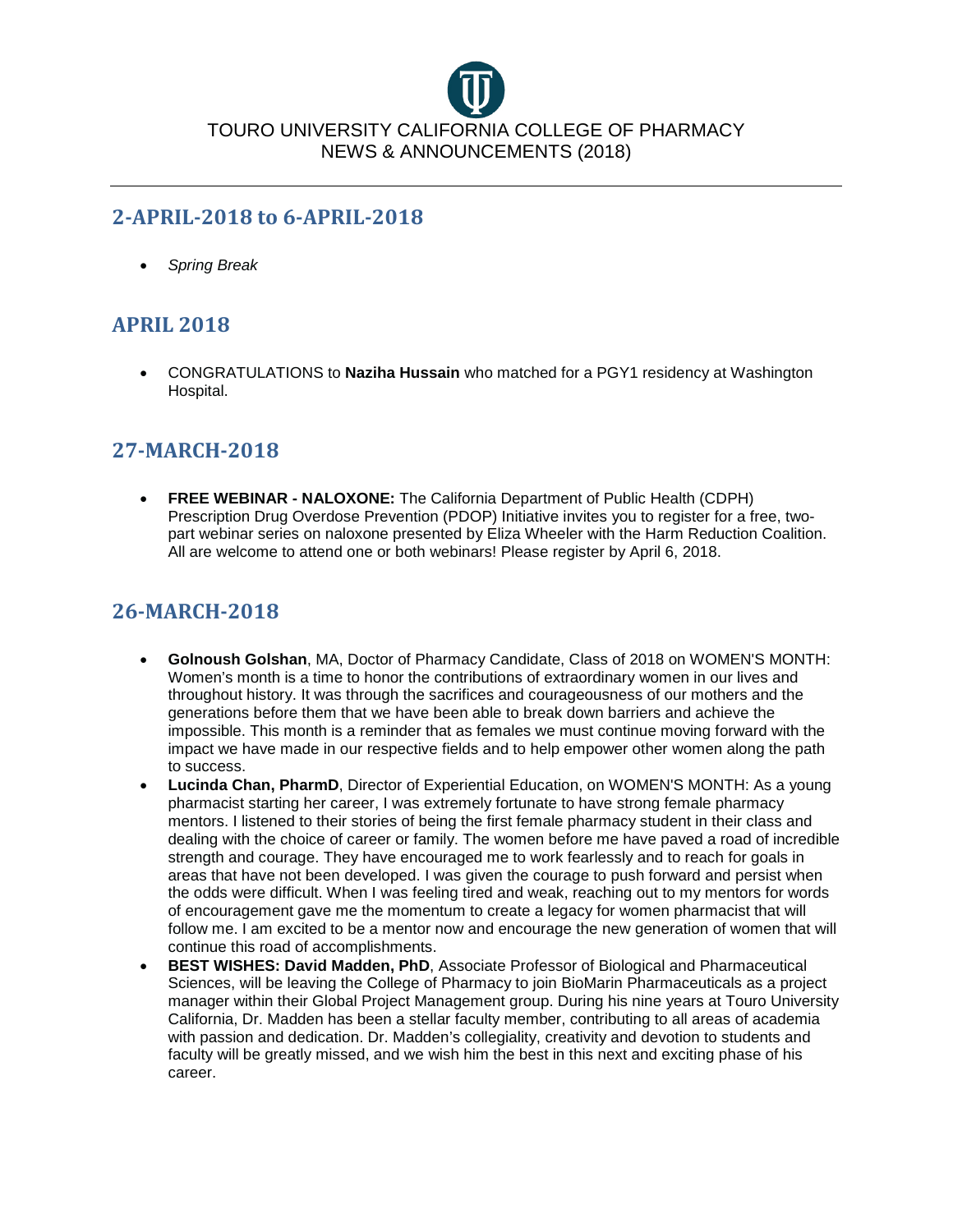### **25-MARCH-2018**

- Congratulations to **Gurjit Bains** who matched for a PGY1 residency with Ronald Regan UCLA Medical Center
- Congratulations to **Maria Arella** who matched for a PGY2 residency in oncology with the University of Southern California Norris Cancer Center and Hospital
- Congratulations to **Steven Tran** who matched for a PGY1 residency with White Memorial Medical Center.
- Congratulations to **Annie Xu** who matched for a PGY1 residency with Dignity Health Hospitals Mercy General.
- Congratulations to **Justina Liang** who matched with a PGY1 residency in Ambulatory Care with Santa Clara Valley Health and Hospital System.
- Congratulations to **Andres Ip** who matched to a PGY1 residency in Ambulatory Care with Santa Clara Valley Health and Hospital System.
- Congratulations to **Tamana Ahmadi** who matched to a PGY1 residency in Managed Care with Kaiser Permanente in Sacramento.
- Congratulations to **Carmen Dullaart** who matched for a PGY1 residency with Kaiser Permanente Santa Rosa
- Congratulations to **Terry Pang** who matched for a .PGY2 residency in Critical Care with Froedtert & the Medical College of Wisconsin
- Congratulations to **Heidi Israel** who matched for a PGY1 residency with Kaiser Permanente Napa Solano
- Congratulations to **Jamie Russell** who matched for a PGY1 residency in Geriatrics with the VA San Francisco Health Care System.
- Congratulations to **Katherine Tran** who matched for a PGY1 residency with Kaiser Permanente Fresno Medical Center.
- Congratulations to **Katie Wang** who matched for a PGY1 residency with the VA Roseburg Healthcare System in Oregon.
- Congratulations to **Golnoush Golshan** who matched for a PGY1 residency with Kaiser Permanente Santa Clara.
- Congratulations to **Nicholas Alonzo** who matched for a PGY1 residency with Stanford Health Care
- Congratulations to **Alex Cullum** who matched for a PGY1 residency in Acute/Ambulatory Care with Alameda Health System Highland Hospital.
- Congratulations to **Eric (I-Kuan) Hsu** who matched for a PGY2 residency in Oncology with City of Hope National Medical Center.
- Congratulations to **Helen Leung** who matched for a PGY2 residency in Cardiology with the University of Michigan Health System.

# **22-MARCH-2018**

- Join **Drs. Don Matthews and Jill Alban** in a brown bag conversation on "Preempting procrastination - Moving toward Motivation". Today, Thursday, March 22 in LA 118 from 12:10- 12:50 PM.
- KUDOS to **Dr. Alison McCormick**, Professor of Pharmaceutical Sciences, and her coauthors **Aisha Shakeel, Chris Yi, Hardeep Kaur, Ahd Mansour, and Shekhar Bakshi**, for their paper, "Intranasal administration of a two-dose adjuvanted multi-antigen TMV-subunit conjugate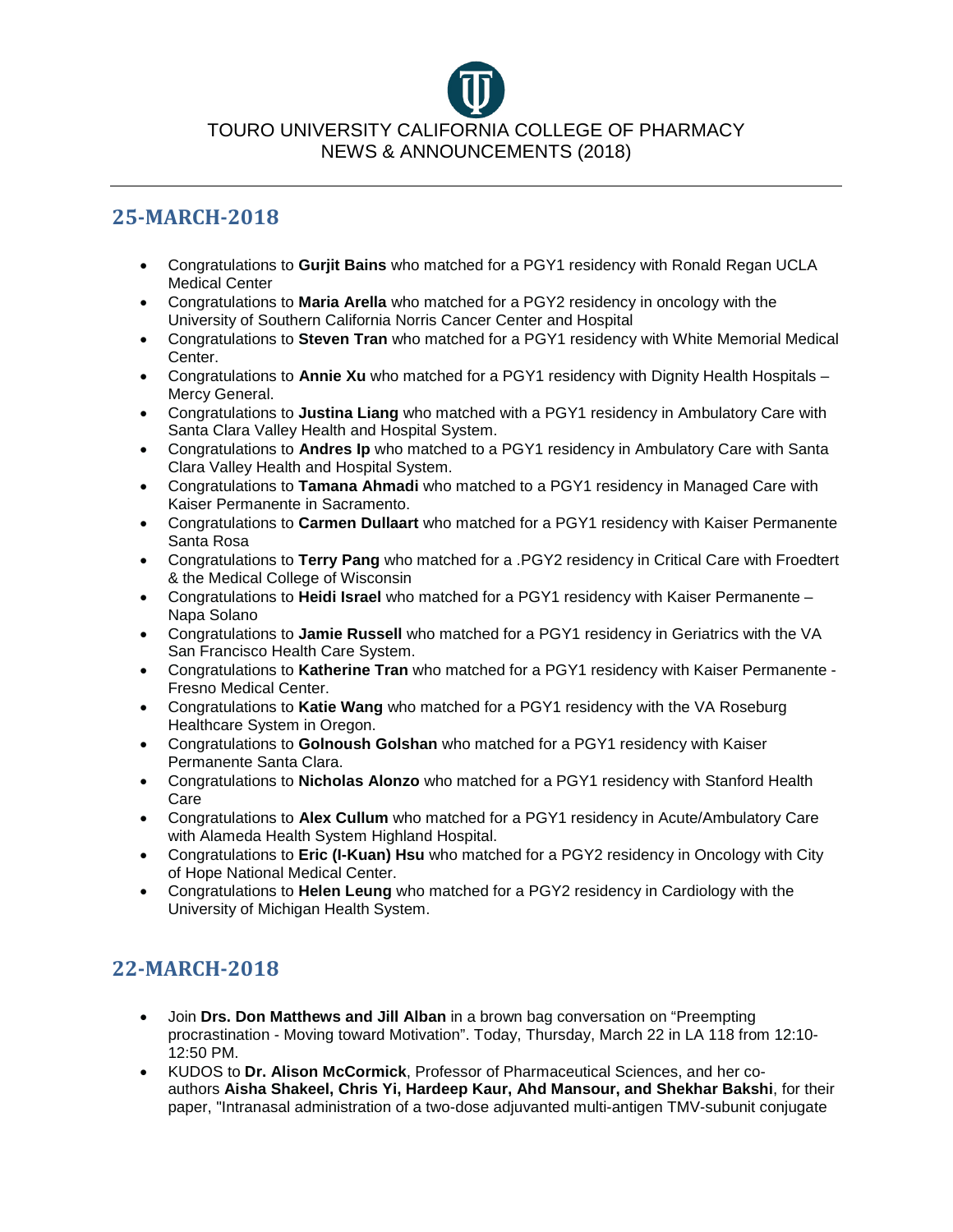vaccine fully protects mice against Francisella tularensis LVS challenge," which was accepted for publication in PLOS One.

# **21-MARCH-2018**

- FAREWELL: **Dr. Maggie Louie**, Associate Professor of Pharmaceutical Sciences, will be leaving the College of Pharmacy at the end of the month. Dr. Louie has been a valued faculty member, teacher, and research mentor for our students and faculty during the past 12 years. Her devotion to our students and program will be greatly missed, and we wish her the best in her future endeavors.
- **BIG GAME:** For those of you who missed it, the **Big Game is available on YouTube** <https://youtu.be/7XzkwbzsPwA> . *Please note the video starts at 34:20*
- CONGRATULATIONS to **Danielle Thanh (Class of 2018)** for being awarded the **United States Public Health Service (USPHS) Excellence in Public Health Pharmacy Award**.
- KUDOS to **Dr. Alison McCormick**, Professor of Pharmaceutical Sciences, and her colleagues, for their paper, *"Intranasal administration of a two-dose adjuvanted multi-antigen TMV-subunit conjugate vaccine fully protects mice against Francisella tularensis LVS challenge,"* which was accepted for publication in PLOS One.
- CONGRATULATIONS to the following new board members for **2018-2019 for the Touro University Student Chapter of AMCP**:
	- o President: **Felicia Gary**
	- o VP of Internal Affairs: **Xeng Xiong**
	- o VP of Professional Relations: **Shany Kalman**
	- o VP of Public Relations: **Zachary Hua**
	- o Director of Media Affairs: **Jesus Chavez-Rojas**
	- o Director of Finance: **Casey Diep**
	- o P&T Competition Co-Chairs (x2): **Dee Nguyen & Daljit Kandola**

# **20-MARCH-2018**

- **PASSOVER SEDER:** We had a great turnout today a wonderful break from Block exams!
- **DEL CAMPO HIGH SCHOOL:** TUC COP Doctor of Pharmacy students serving as role models and sharing information about drug abuse at **Del Campo High School**.
- MATCH DAY: Congratulations to everyone who matched in Phase I! So proud of the 30 students and alumni who matched for PGY1 and PGY2 residencies in California, Michigan, and Wisconsin!

# **19-MARCH-2018 to 23-MARCH-2018**

- *Monday, March 19, 2018 - Track 1 P1/P2 Block B exams + Pharmily Cafe*
- *Tuesday, March 20, 2018 - Track 2 P1/P2 Block B exams*
- *Wednesday, March 21, 2018 - COP Study Day*
- *Thursday, March 22, 2018 - Track 3 P1/P2 Block B exams*
- *Friday, March 23, 2018 - Track 4 Block B exams + Pharmily Cafe*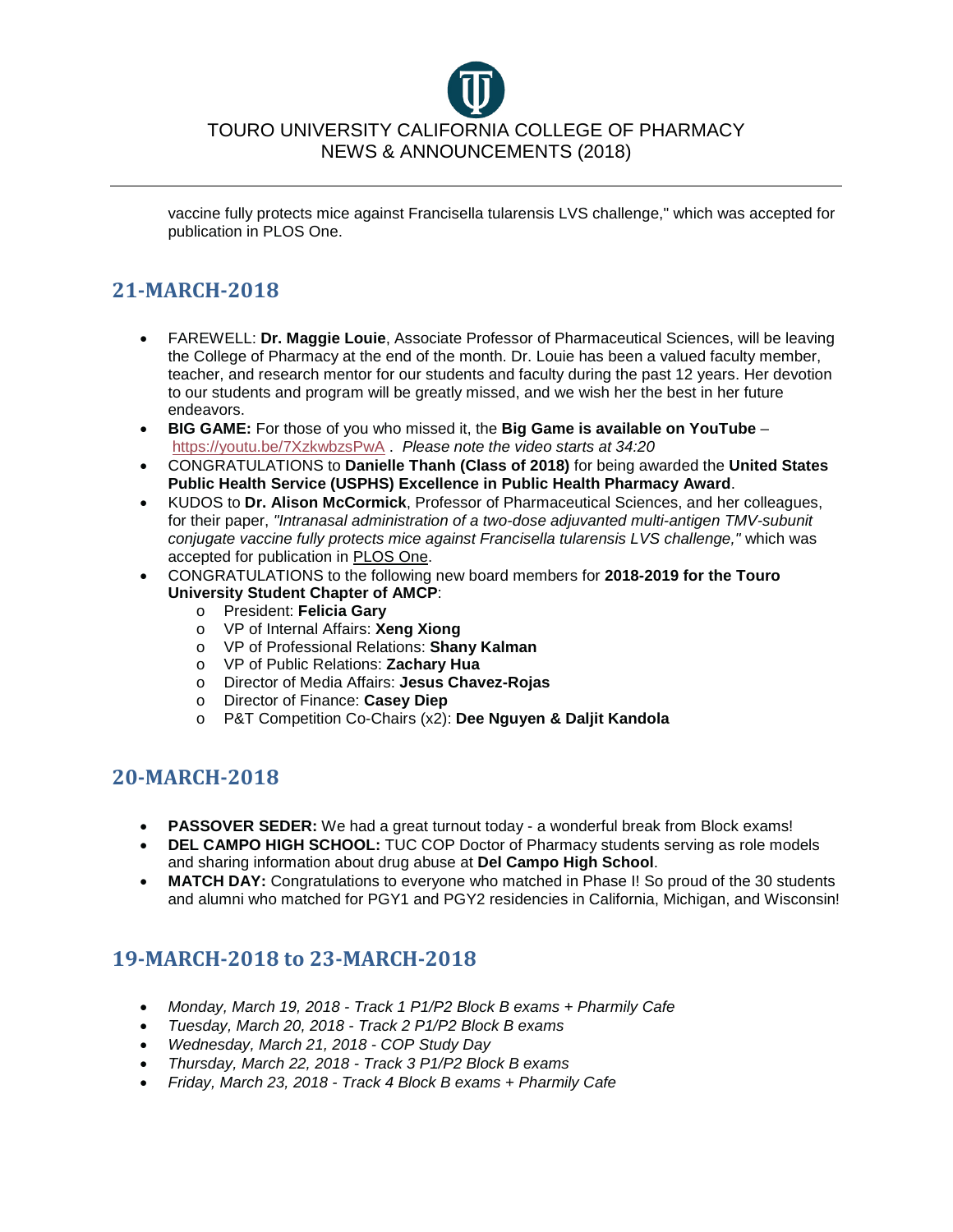

#### **16-MARCH-2018**

• KUDOS to **Keith Yoshizuka**, Chair of Social Behavioral and Administrative Sciences, for his paper, *"Ethics: A Problem in Pharmacy?"* which was published in the California Journal of Health-System Pharmacy.

# **12-MARCH-2018**

- KUDOS to our awesome **CAPSLEAD team** for capably representing Touro University California at the recent meeting.
- CONGRATULATIONS to the **CPhA chapter** at Touro University California for winning the **CPhA-ASP Chapter of Excellence Award** this year, continuing on from the tradition from last year!

# **7-MARCH-2018**

- **HILLEL HOUSE:** It was a pleasure visiting UCLA's Hillel House to discuss Touro University California's innovative 2+2 Doctor of Pharmacy (PharmD) program.
- It was great interacting wiht UCLA students today, including incoming PharmD student**Simon Talasazan**.
- GOOD LUCK to **Touro University California** in tonight's BIG GAME!
- College of Pharmacy **Annual Poster Day**

# **6-MARCH-2018**

- **TUC COP CLASS OF 2022:** Wonderful to reconnect with **Hermelinda Avila** of **Sonoma State University** who will be in our incoming **Class of 2022!**
- **SONOMA STATE UNIVERSITY:** It was a pleasure for TUC COP to visit with **Dr. Carmen Works**, Assistant Professor of Chemistry.

# **1-MARCH-2018**

• CONGRATULATIONS to **Michelle England** (Class of 2019) for receiving a **Walmart Scholarship** from the Touro University California College of Pharmacy.

# **22-FEBRUARY-2018**

• **DOMINICAN UNIVERSITY:** TUC COP faculty members **Susan Heimer, Clipper Young, and Adrian Wong** enjoyed interacting with Dominican students at a science seminar on campus.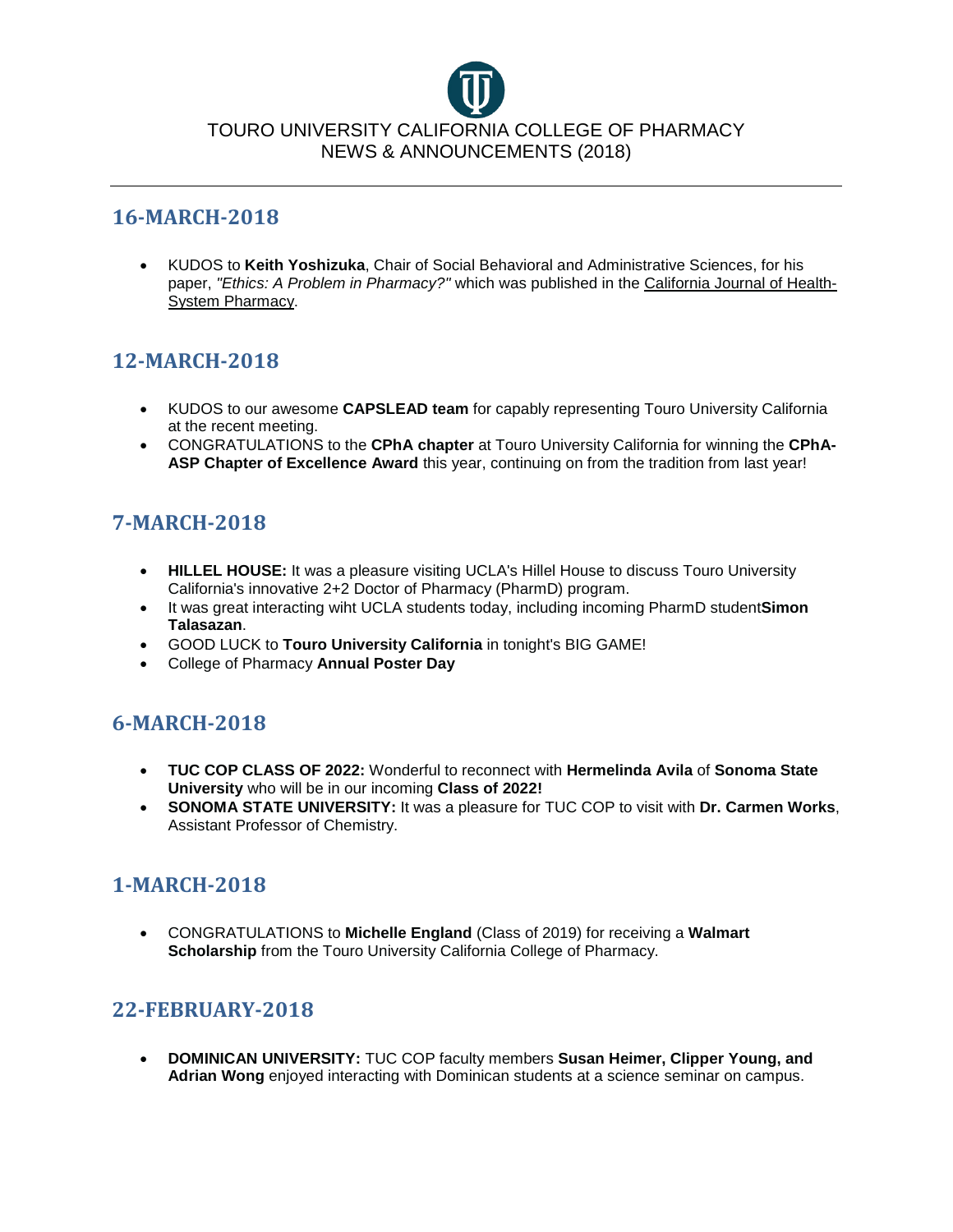

#### **20-FEBRUARY-2018**

- **VALLEJO FARMER'S MARKET:** Stop by for free health screening and education from TUC COP Doctor of Pharmacy students.
- TUC COP students providing services at the **CSPA Health Fair**.

# **16-FEBRUARY-2018**

- TUC COP Doctor of Pharmacy students providing education and services at the **Vallejo Farmer's Market.**
- KUDOS to **Dr. Laura Baumgartner**, Assistant Professor of Clinical Sciences, and her colleagues for their paper, *"Major publications in critical care pharmacotherapy literature: January – December 2017,"* which was accepted for publication in the Journal of Critical Care.
- CONGRATULATIONS to **Julian Aurigui**, who has been accepted for a **Bristol Myer Squibb APPE rotation** in Fall 2018.

### **15-FEBRUARY-2018**

- **BERKELEY YOUTH LGBTQ CLINIC:** TUC COP students working with diverse communities.
- TUC COP PharmD students participating in the **Pharmacy Symposium**.
- KUDOS to **Dr. Shane Desselle**, Professor of Social Behavioral and Administrative Sciences, and his co-authors for their paper, *"Perceptions of organizational culture and citizenship by faculty in U.S. colleges and schools of pharmacy,"* which was accepted for publication in Currents in Pharmacy Teaching and Learning.

# **14-FEBRUARY-2018**

- TUC COP PharmD students learning about rotation options at the **STARS event**.
- TUC COP supporting the **Red Ribbon Challenge**
- **FINANCIAL AID WEBINAR** for incoming students in the Class of 2022, featuring **Kim Kane, Director of Financial Aid**. The upcoming webinar, scheduled for Wednesday, February 28 at 6:00 PM is interactive and open to text chat discussions with faculty and support staff. Your invitation to join from PC, Mac, Linux, iOS or Android:
- KUDOS to **Dr. Shona Mookerjee**, Assistant Professor of Pharmaceutical Sciences, and her colleagues for publication of their paper, *"Osteoblast like MC3T3-E1 cells prefer glycolysis for ATP production but adipocyte like 3T3-L1 cells prefer oxidative phosphorylation,"* in the Journal of Bone and Mineral Research. doi: 10.1002/jbmr.3390. [Epub ahead of print]
- **MESSAGE TO STUDENTS FROM DR. ALBAN:** If you are looking for a clean, well lighted place to study stop by the study center at 690 Walnut. In addition to quiet we have coffee and Valentine's treats.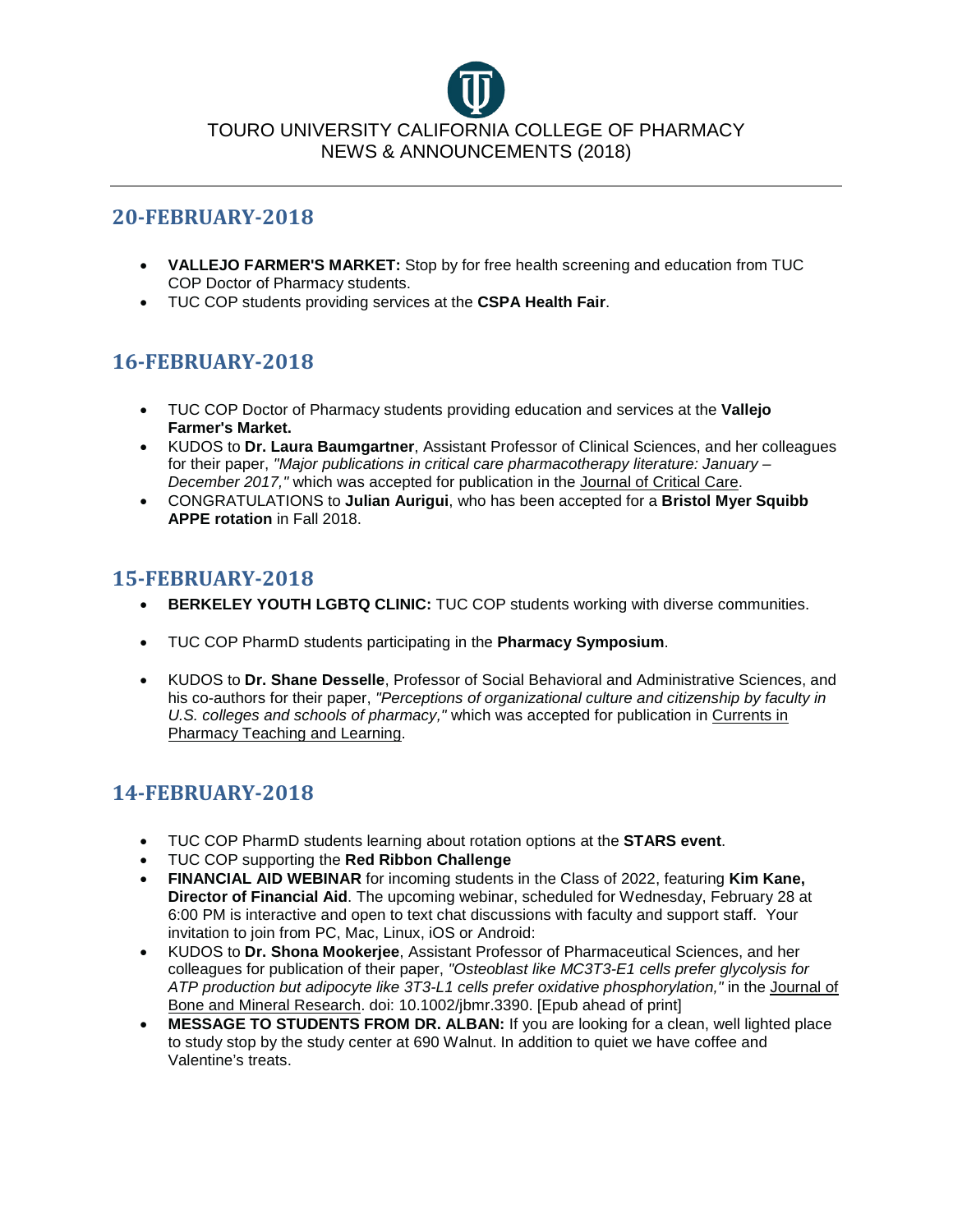

#### **13-FEBRUARY-2018**

• **WELCOME CLASS OF 2022:** Take advantage of **scholarship opportunities** for the incoming PharmD class. The first round of application deadlines is coming up - Wednesday, February 21, 2018. For more information, go to our webpage or contac[tAnthony.Williams@tu.edu.](mailto:Anthony.Williams@tu.edu)

# **12-FEBRUARY-2018**

- **TUC COP PharmD students** making a difference with their interprofessional colleagues
- TUC COP Doctor of Pharmacy students providing services and education at the **Vallejo Farmer's Market.**
- KUDOS to **Drs. Deanna Gee, Margaret Schulte and Rae Matsumoto** for their paper, *"Use of the Individual Development Plan (IDP) as a Career Planning Tool to Track Accreditation Standards in a Doctor of Pharmacy Program,"* which was accepted for publication in the American Journal of Pharmaceutical Education.

# **8-FEBRUARY-2018**

- **PHARMACOECONOMICS WORKSHOP: Dr. David Malewski**, Assistant Professor of Social Behavioral and Administrative Sciences, sharing his pharmacoeconomics expertise at an **ISPOR workshop**.
- **BERKELEY GENERAL SUITCASE CLINIC:** TUC COP Doctor of Pharmacy students providing education and services in our community.
- **ALUMNI MIXER:** Looking forward to seeing our alumni on Sunday.
- KUDOs to **Dr. Melissa Kirkpatrick and Dr. Emily Chan**, Assistant Professors of Clinical Sciences, who were invited to provide Continuing Education at the 2018 CSHP West Coast Preceptor Conference in April: *"Tech Tips for Efficient Precepting: Streamlining the Process"*and *"Turning it Around: How to Handle a Failing Midpoint."*

# **7-FEBRUARY-2018**

• KUDOS to **Dr. Alison McCormick**, Professor of Pharmaceutical Sciences, and her colleagues for their paper, *"An Improved Tobacco Mosaic Virus (TMV)-Conjugated Multi-Antigen Subunit Vaccine Against Respiratory Tularemia,"* which was accepted for publication in Frontiers in Biology.

# **5-FEBRUARY-2018**

- KUDOS to preceptor extraordinaire, **Dr. Neelou Fakourfar,** who was recognized by the **Student-Run-Free-Clinic** for her many hours of service mentoring COP students.
- GOOD MORNING P1s and P2s. **Best wishes on your Block Exams!**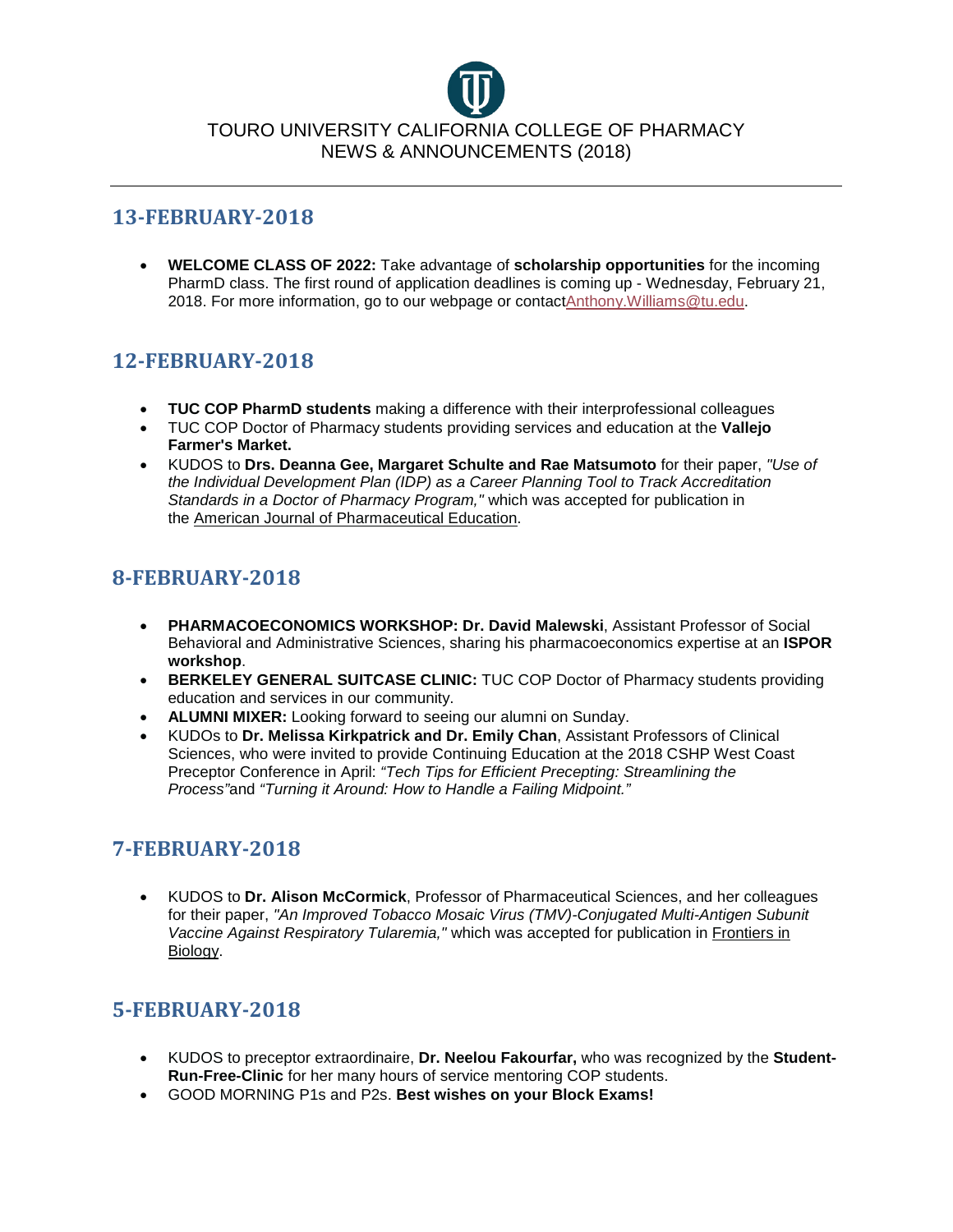### **2-FEBRUARY-2018**

- CONGRATULATIONS to this year's winners of the **P&T Competition** who will be representing Touro University California: **Xuan Bi, Lola Bae, Jesse Nguyen and Tony Lotte.** Kudos to all of the other participants including our other top placing teams:
	- o Second Place **Jeff Hsiao, Manpreet Kaur, Ivy Yu and Felicia Gray;**
	- o Third Place **Stan Fu Sang Luk, Dustin Adams, Andy Huang and Caleb Yu**; and
	- o Fourth Place **Eric Lai, Megan Lauzon, Jasmeet Singh and Runa Akahoshi.**
- KUDOS to Doctor of Pharmacy students from Touro University California College of Pharmacy, **Carrie Farr, Chau Huynh, Joseph Lee, Muhomad (Ishmael) Saied,** under the direction of **Dr. Shane Desselle**, Professor of Social, Behavioral and Administrative Sciences, who presented *"The Neuroscience Behind Drugs of Abuse"* to over 1000 students and faculty at **Rio Americano High School** in Sacramento, CA. Next stops: **Benecia High and Del Campo** in Sacramento!

# **1-FEBRUARY-2018**

- KUDOs to **Drs. Shankar Chinta and David Madden** from the Department of Biological and Pharmaceutical Sciences, and their colleagues for their paper, *"Cellular Senescence is Induced by the Environmental Neurotoxin Paraquat and Contributes to Neuropathology Linked to Parkinson's Disease,"* which was published in Cell Reports.
- KUDOs to **Drs. Paul Perry, Shadi Doroudgar, and Priscilla Van Dyke**, for their paper, *"Ethanol Forensic Toxicology,"* which was published in the Journal of the American Academy of Psychiatry and the Law.
- Touro Goes Red today for **Women's Health on American Heart Month!**
- Did you know that heart disease and stroke kills 1 in 3 women and 80% of cardiac events can be prevented with education and lifestyle changes? Brought together by **APhA/CPhA**and [SNPhA](https://www.facebook.com/snphatuca/?fref=mentions)  [Touro University California.](https://www.facebook.com/snphatuca/?fref=mentions)

# **30-JANUARY-2018**

• **MEET OUR NEW PROVOST** at today's Bagels with Berkley: **Dr. Sarah Sweitzer,** TUC's New Provost & Chief Academic Officer will be meeting with students today Tuesday, January 30, 2018 from 12:00 p.m. - 1:00 p.m. in Lecture Hall A. Refreshments will be served

# **29-JANUARY-2018**

- **NEW PROVOST:** The College of Pharmacy is pleased to welcome our new **Provost, Dr. Sarah Sweitzer,** to campus today. There are many opportunities to interact with this Vallejo native and welcome her to our pharmily.
- KUDOS to **Dr. Michael Ellerby**, Professor of Pharmaceutical Sciences, **Dr. Paul Perry**, Chair Emeritus of Clinical Sciences, and their colleagues for their paper, *"Population Pharmacokinetic/Pharmacodynamic (PK/PD) Modeling of Depot Testosterone Cypionate in*